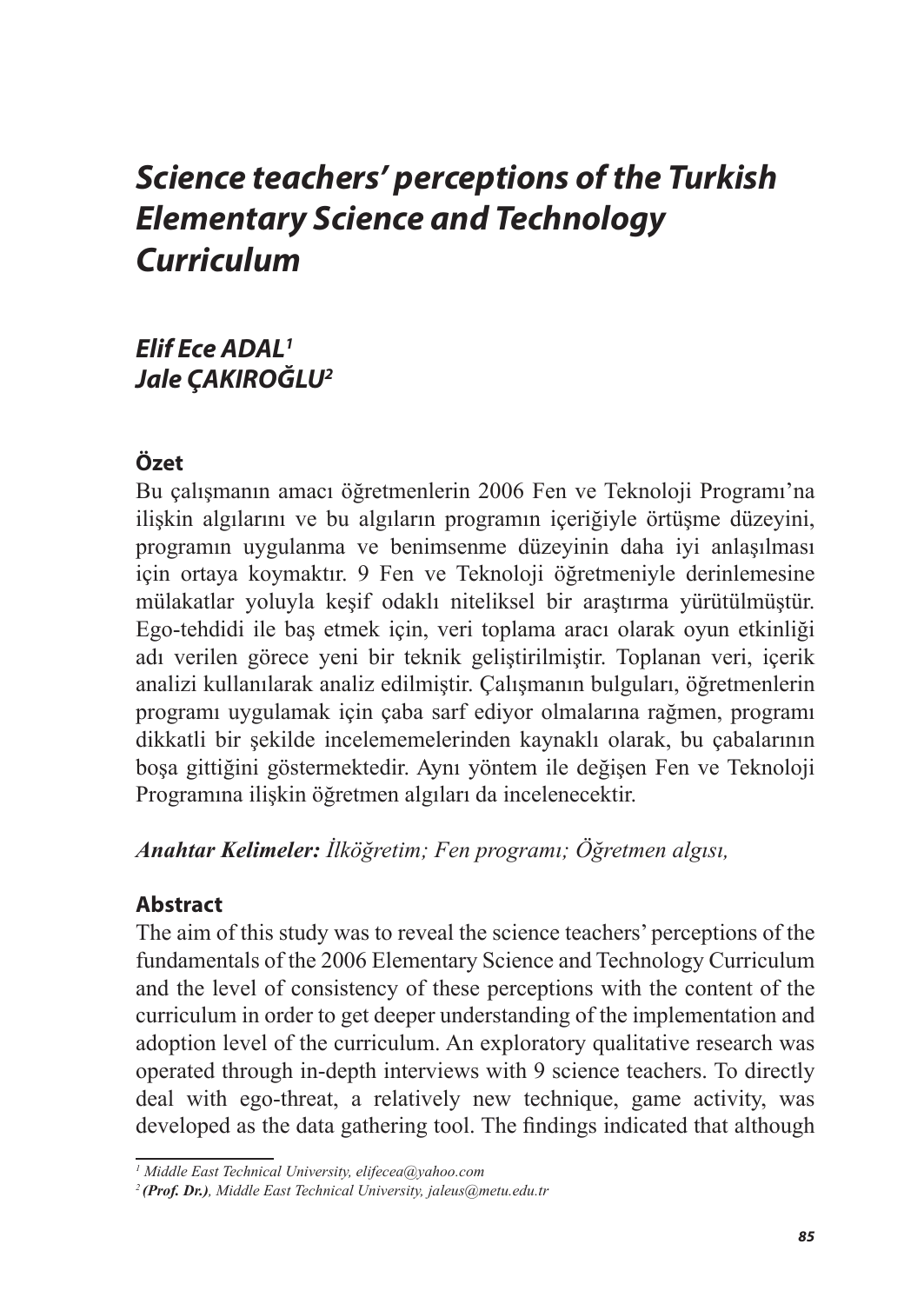teachers spend an effort to implement the curriculum, since they did not examine it closely, their efforts go in vain. The new curriculum also will be tested using the same method.

#### *Keywords: Elementary; Science curriculum; Teacher's perception,*

### **Introduction**

Teachers are important agents of curriculum change (Fullan, 2007; McLaughlin, 2004). They help to overcome the problems with the theory and implementation of the curriculum and they are the key person to fill this gap (Elbaz, 1991). Teachers' beliefs and perceptions about curriculum or education reform affect their practice in the classroom (Yerrick et al., 1997; Ogborn, 2002; Barak and Shakman, 2008). Moreover, understanding teachers' attitudes and beliefs has an important role in the successful implementation of the curriculum in classroom (Crawley and Salyer, 1995; Olson, 1981; Tobin, 1987).

The 2004 Turkish Science and Technology Curriculum reform is a strong example to great curriculum changes. With this reform, many changes, especially in approaches towards teaching and learning process, took place. Moreover, relatively new concepts such as, student-centered teaching and alternative assessment appeared in both teachers' and students' agendas.

After the 2004 reform, the number of studies regarding the curriculum has increased in Turkey. In these studies, it was shown that teachers generally appreciate the curriculum in terms of its content and approach to teaching and learning process (e.g. Aydın, 2007; Değirmenci, 2007; Kara, 2008; Şeker, 2007; Tatar, 2007). However, in the studies that were based on interview data (e.g. Battal, 2008), it was revealed that teachers do not have as good a command of the content of the curriculum and its approach to teaching and learning process as quantitative results claimed to be. Moreover, many research studies showed that teachers had some serious problems with the implementation of the curriculum and thus, many teachers could not implement the curriculum at a satisfactory level (e.g. Gökçe 2006; Yangın, 2007).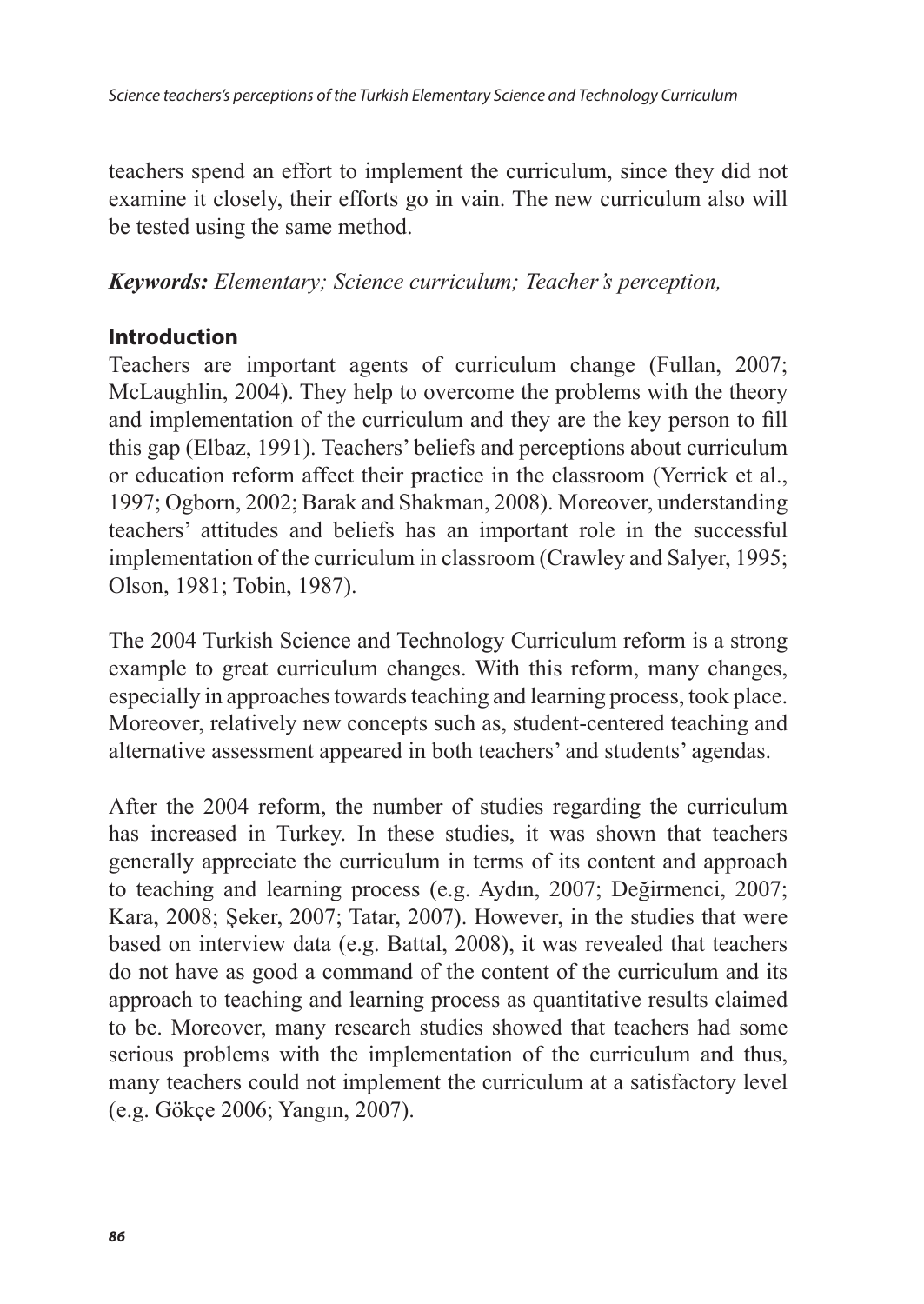In order to deepen the studies carried out in this field before and to take them one step further, the aim of this study was set to reveal the science teachers' perceptions of the 2006 Elementary Science and Technology curriculum in  $6<sup>th</sup>$ ,  $7<sup>th</sup>$  and  $8<sup>th</sup>$  grade levels and the level of consistency of these perceptions with the content of the curriculum. For this study, a relatively new qualitative interview technique was developed, which helped to gain a deeper understanding of teachers' perceptions and avoid the interference of ego-threat in qualitative studies. Therefore, this study has an importance in terms of reflecting teachers' perceptions of the 2006 curriculum by using an innovative methodological technique. It is expected that this study will be useful for curriculum development professionals, academicians and teachers who want to understand the dynamics of implementation and adaptation of the curriculum and who try to develop a new curriculum.

### **Framework**

This section includes the summary and emphases of the 2006 Turkish Elementary Science and Technology Curriculum to provide a better understanding for a discussion.

# **Summary of the Curriculum**

The scientific and technological literacy is the overall goal of the Turkish Elementary Science and Technology Curriculum. In order to achieve this goal, 11 general aims are listed in the curriculum (MNE, 2006: 9). Some of these aims are mainly related with improving students' understanding of the nature of science and technology such as "to make students understand the nature of science and technology and the mutual interaction among science, technology, society and environment" and some are mainly related with students' professional life and career choices such as "to provide a background for students which will help them develop information, experience, interest about topics like education and career choice, professions based on science and technology".

In the curriculum, 7 learning areas are separated into two main groups according to whether they are presented as units or not. Four learning areas that are presented as units, which are "Living Organisms and Life", "Matter and Change", "Physical Phenomena" and "Earth and Universe," come together under the topic "knowledge". The remaining three, which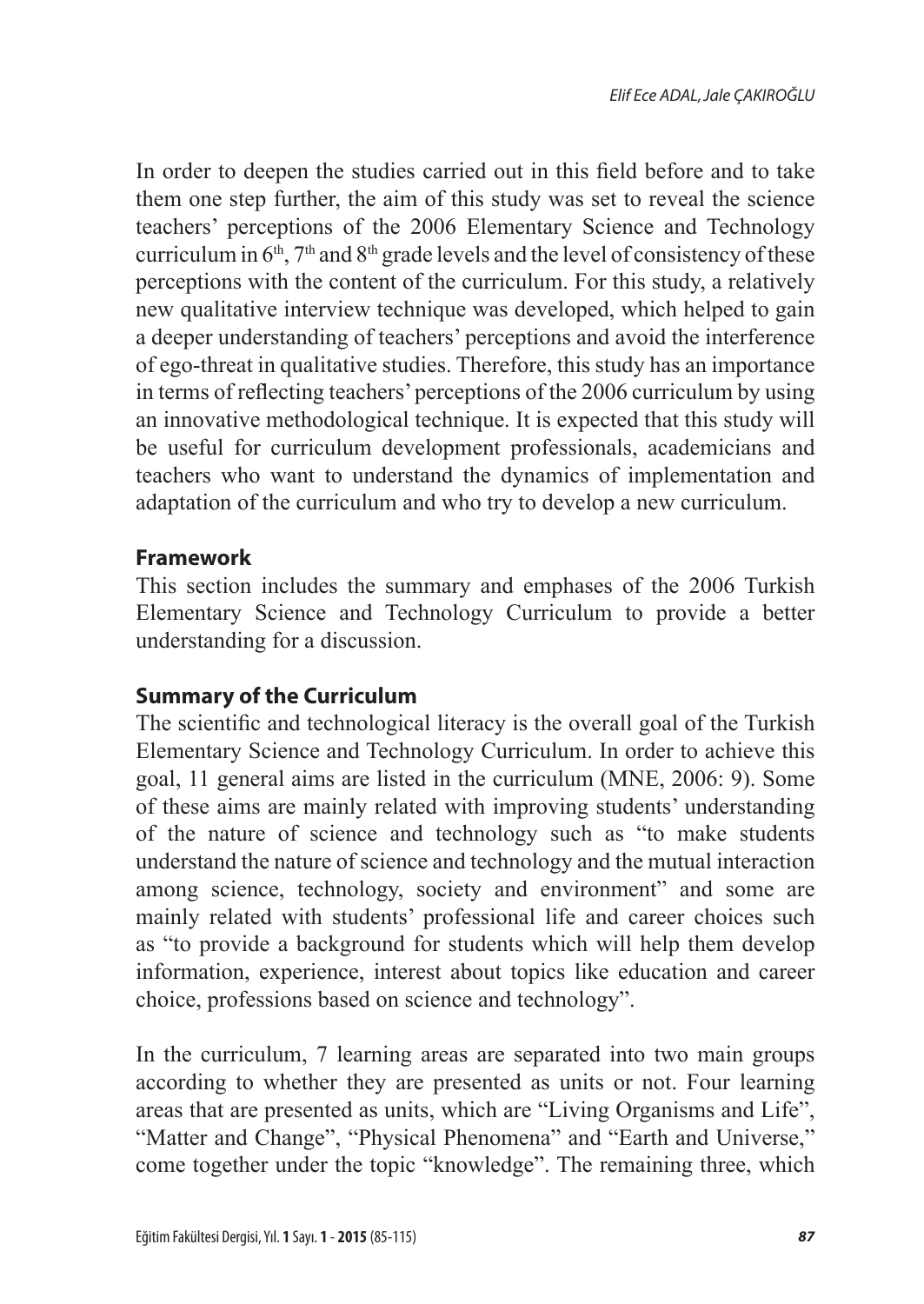are "Science-Technology-Society-Environment Relationships (STSE)", "Science Process Skills (SPS)" and "Attitudes and Values (AV)," are not presented as units because it is stated that predicted skills in these three learning areas are acquired through very long processes (MNE, 2006: 59). Learning outcomes of seven learning areas for each grade level are presented as yearly learning outcomes table in the curriculum.

Consistency with the principle of 'Little but essential knowledge' (fewer concepts rather than a lot of concepts and knowledge presented in a superficial and separate way), the learning outcomes in the units were selected in a way that would provide students with meaningful learning (MNE, 2006: 11).

### **The Emphasized Concepts in the Curriculum**

The main emphasizes of the curriculum are about the concepts of scientific and technological literacy, constructivism, student-centered teaching strategies and alternative assessment.

### **Scientific and Technological Literacy**

The 1990 UNESCO World Conference on Education for All maintains that science education should aim at forming a world community which consists of scientifically and technologically literate citizens (UNESCO, 1999). In the 2006 Turkish Elementary Science and Technology Curriculum, where the idea above is frequently emphasized as the vision, goal and one of the main principles, scientific literacy and technological literacy seem to be a single, combined concept. Moreover, for a scientifically and technologically literate person, 7 dimensions exist in the curriculum, which are the same as the scientific literacy framework established by The Centre of Unified Science Education (CUSE, 1974). This framework defines a scientifically literate person as one who: (1) understands the nature of scientific knowledge, (2) applies appropriate science concepts, principles, laws, and theories in interacting with his/her universe, (3) uses processes of science in solving problems, making decisions, and furthering his/her own understanding of the universe, (4) interacts with the various aspects of his/her universe in a way that is consistent with the values that underlie science, (5) understands and appreciates the joint enterprise of science and technology and the interrelationships of these with each other and with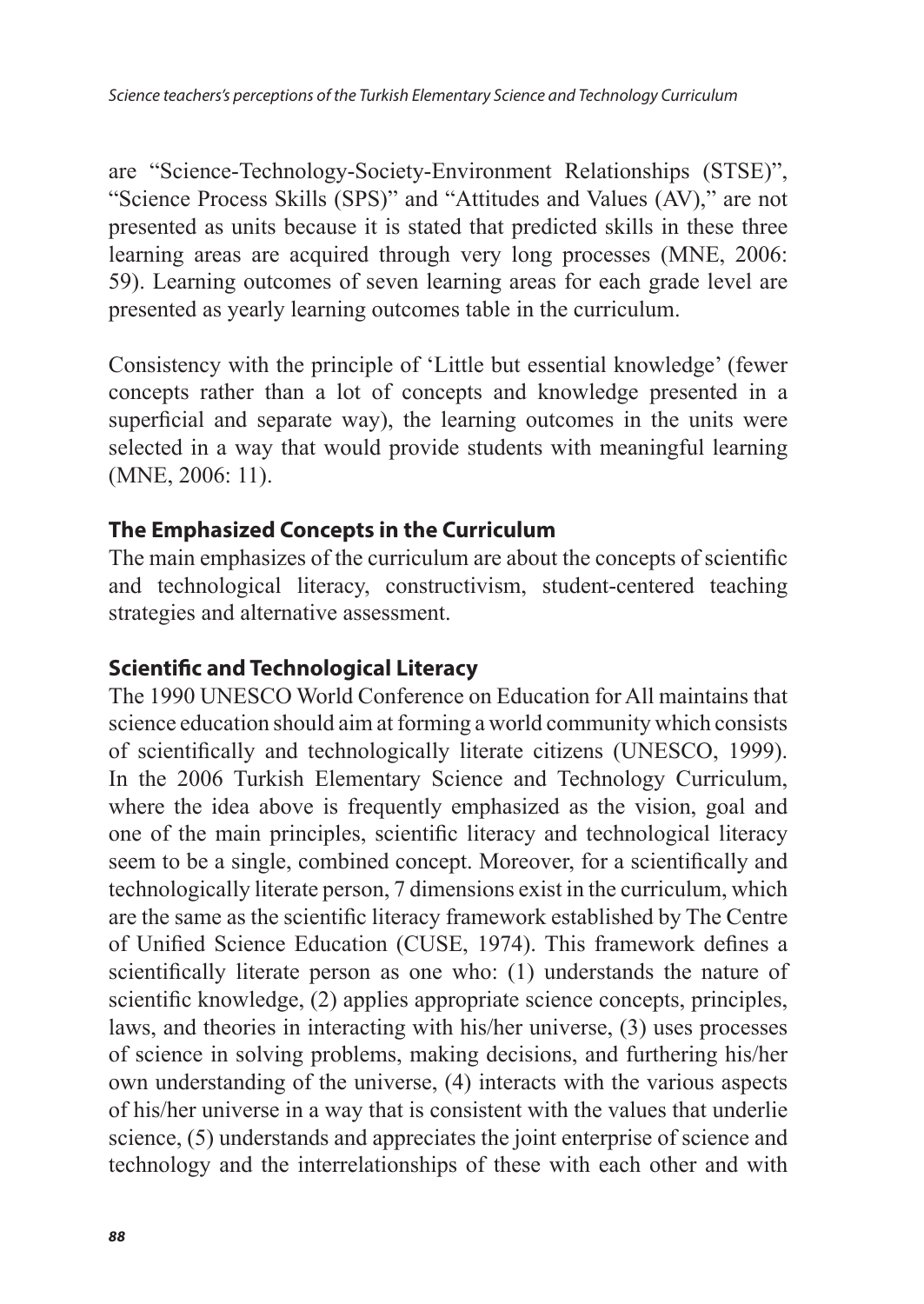other aspects of society, (6) develops a richer, more satisfying, and more exciting view of the universe as a result of his/her science education and continues to extend this education throughout his/her life, (7) develops numerous manipulative skills associated with science and technology (CUSE, 1974: 1, cited in UNESCO, 2008).

# **Constructivism**

"Constructivism" means that students construct the knowledge; they do not receive it as it is but they re-form it. They learn the new knowledge by adapting it to the existing knowledge and their own situations. In the curriculum it is stated that although other learning approaches such as behaviorist approach and cognitive approach are not rejected, in order for students to achieve the learning outcomes in the curriculum, teaching strategies and learning experiences should concentrate on constructivist approaches as much as possible (MNE, 2006: 12).

# **Student-centered Teaching Strategies**

Student-centered teaching strategies emerge as a requirement of constructivist approach. The fact that especially constructivist approach makes students active in learning process required the re-organization of teaching strategies accordingly. In the curriculum, teaching methods are listed from teacher-centered ones such as presentation and whole class discussions to student-centered ones such as discovery and independent study. Although teachers are given full authority to choose the teaching methods that they think are suitable for learning and teaching process, student-centered strategies have been suggested since they are suitable for constructivist approaches and they provide learning opportunities to reveal and develop high level thinking skills such as critical and creative thinking, analyzing and evaluating (MNE, 2006: 13).

# **Alternative Assessments**

Cognitive and constructivist theory lead us to develop alternative assessment techniques instead of traditional ones. Popham (2006) indicated that in traditional approaches, the teacher tests students' learning as *assessment of learning*. In contrast, alternative approach is more instructionally oriented, in which testing plays a vital role in helping students learn, and the teacher regards it as *assessment for learning*. In the curriculum, almost all alternative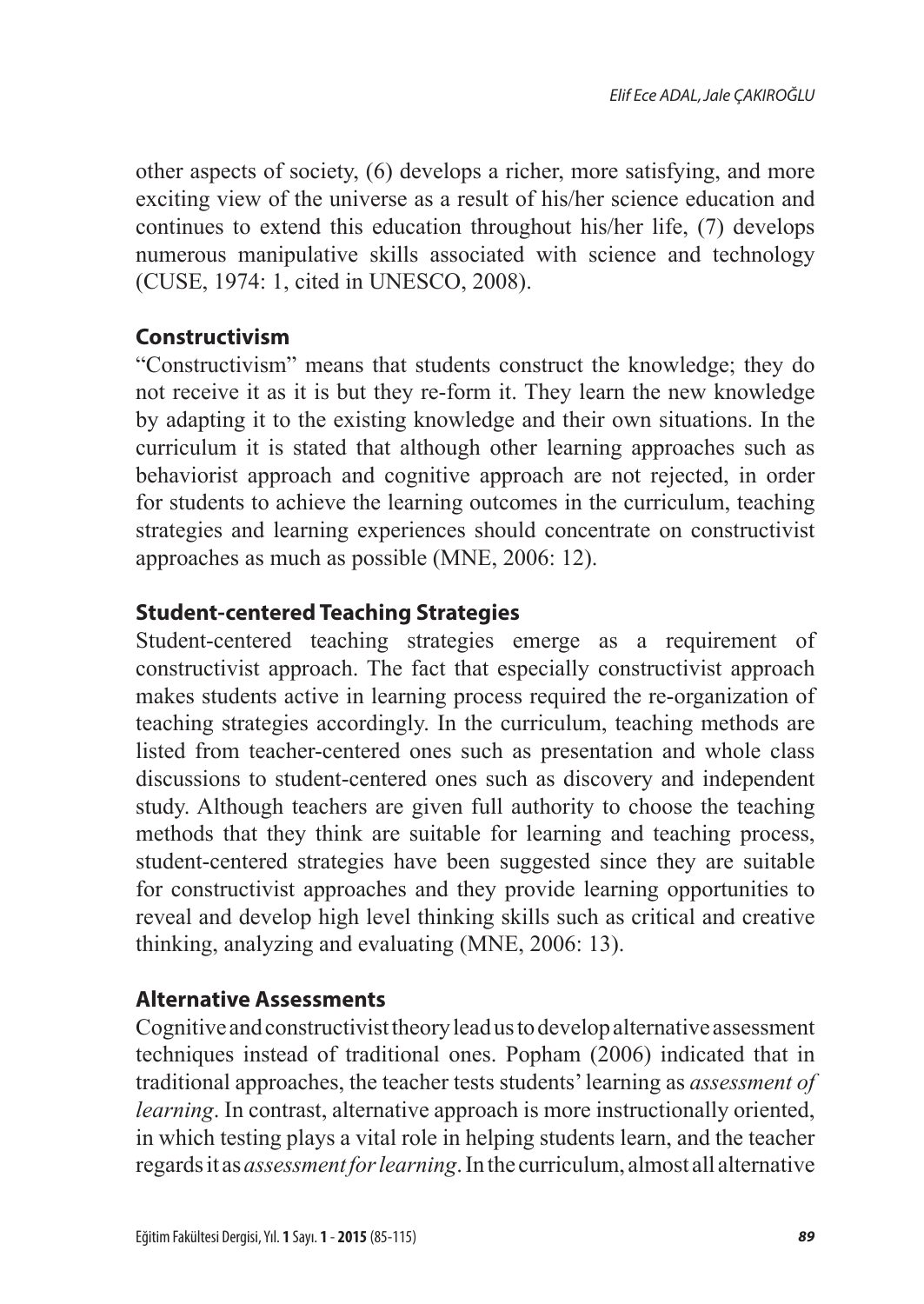assessment techniques are explained in detail and some examples are given as well. Moreover, it is stated that students should be given the opportunity to be assessed through a wide variety of assessment techniques and thus teachers are recommended to use alternative assessment techniques.

### **Method**

In this study, an exploratory qualitative research was operated through indepth interviews with 9 science teachers.

# **Participants**

Convenience and purposive sampling strategies were used to select the teachers to be interviewed. In other words, science teachers working at public schools in Ankara, Turkey were got in contact with because of the availability of the schools for the researchers. Among these teachers, the ones who declared that they had read and implemented the curriculum were selected for the interviews. Then, individual meetings were held with the teachers and appointments were made. After that, the interviews were started and they were stopped when it was realized that the information provided by the teachers started to be repetitive. Descriptive data of the sample is summarized in Table 1.

| No.            | Gender | Age | Education      | Experience in<br>Teaching in |
|----------------|--------|-----|----------------|------------------------------|
|                |        |     |                | terms of years               |
|                |        |     |                |                              |
| 1              | Female | 50  | Chemistry      | 20                           |
|                |        |     | Educ.          |                              |
| $\overline{2}$ | Female | 37  | Chemistry      | 15                           |
| 3              | Female | 51  | Science and    | 30                           |
|                |        |     | Nature Educ.   |                              |
| 4              | Male   | 56  | Physics        | 34                           |
| 5              | Female | 37  | Chemistry      | 14                           |
|                |        |     | Educ.          |                              |
| 6              | Male   | 60  | Science and    | 30                           |
|                |        |     | Nature Educ.   |                              |
| 7              | Male   | 44  | <b>Biology</b> | 7                            |
| 8              | Male   | 45  | Chemistry      | 15                           |
|                |        |     | Educ.          |                              |
| 9              | Female | 43  | Biology Educ.  | 20                           |

*Table 1. General profile of the interviewees*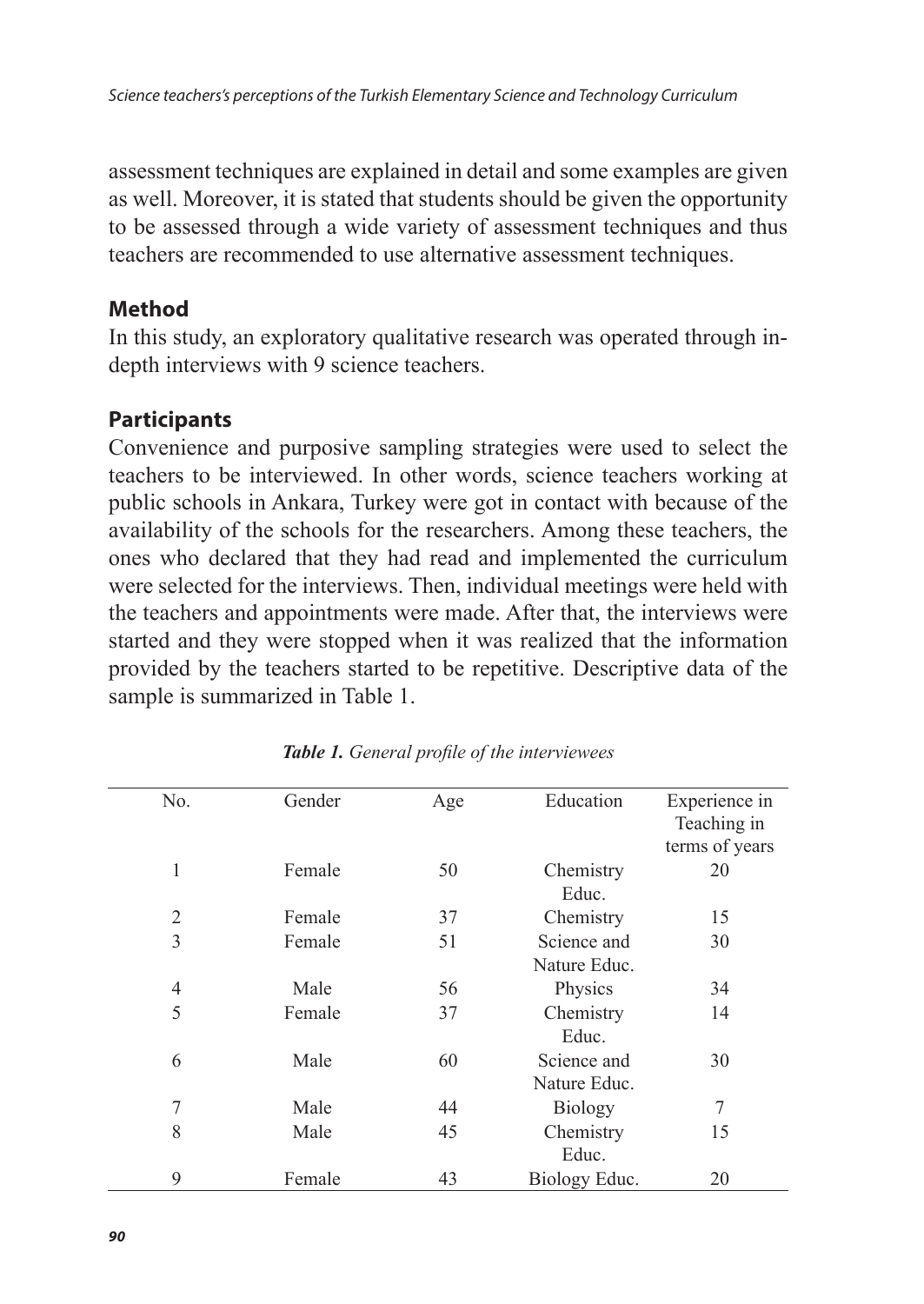# **Determining the Data Gathering Method**

In this study, in order to directly deal with ego-threat during data collection, a relatively new technique, which is named game activity, was developed as the data gathering tools. Regarding ego-threat, Gorden (1956: 159) stated that:

The strongest tendency to withhold information is often referred to as "repression." The respondent not only refuses to admit the information to the interviewer but also hides it from himself, to preserve his self-esteem and escape a guilty conscience. He is perfectly honest when he says that he does not know or that he has forgotten. This dimension has primarily occupied the psychiatrist, psychoanalyst, and clinical psychologists…. If he [the interviewee] is made to feel confident that the interviewer will not condemn him, he may welcome the opportunity to "tell all".

The game itself, which has some general characteristics such as having a solvent and relaxing effect on people, helps interviewers to provide an environment for the interviewee where he/she can express his/her emotions, viewpoints and perspectives more easily, which is consistent with the aim of in-depth interviews. Plato stated that "you can discover more about a person in an hour of play than in a year of conversation (Garner, 2009). Furthermore, according Freud, with the help of games, one can overcome their fears, blockages and social conflicts.

Game activities prepared by the first author of this study do not have a single solution and they were designed in a way that this characteristic of the game activities could easily be recognized by the interviewees. Furthermore, the teachers were supplied with opportunities to talk about the topics such as the role of the teacher spontaneously rather than having them answer direct questions such as "What is the role of the teacher?" By this way, the pressure that the interviewees might feel during the interviews was substantially minimized and teachers were provided with an environment where they could easily "tell all."

### **Data Gathering tools**

In this study, 6 game activities were developed. Each game activity was constructed so as to focus on certain dimensions of the curriculum but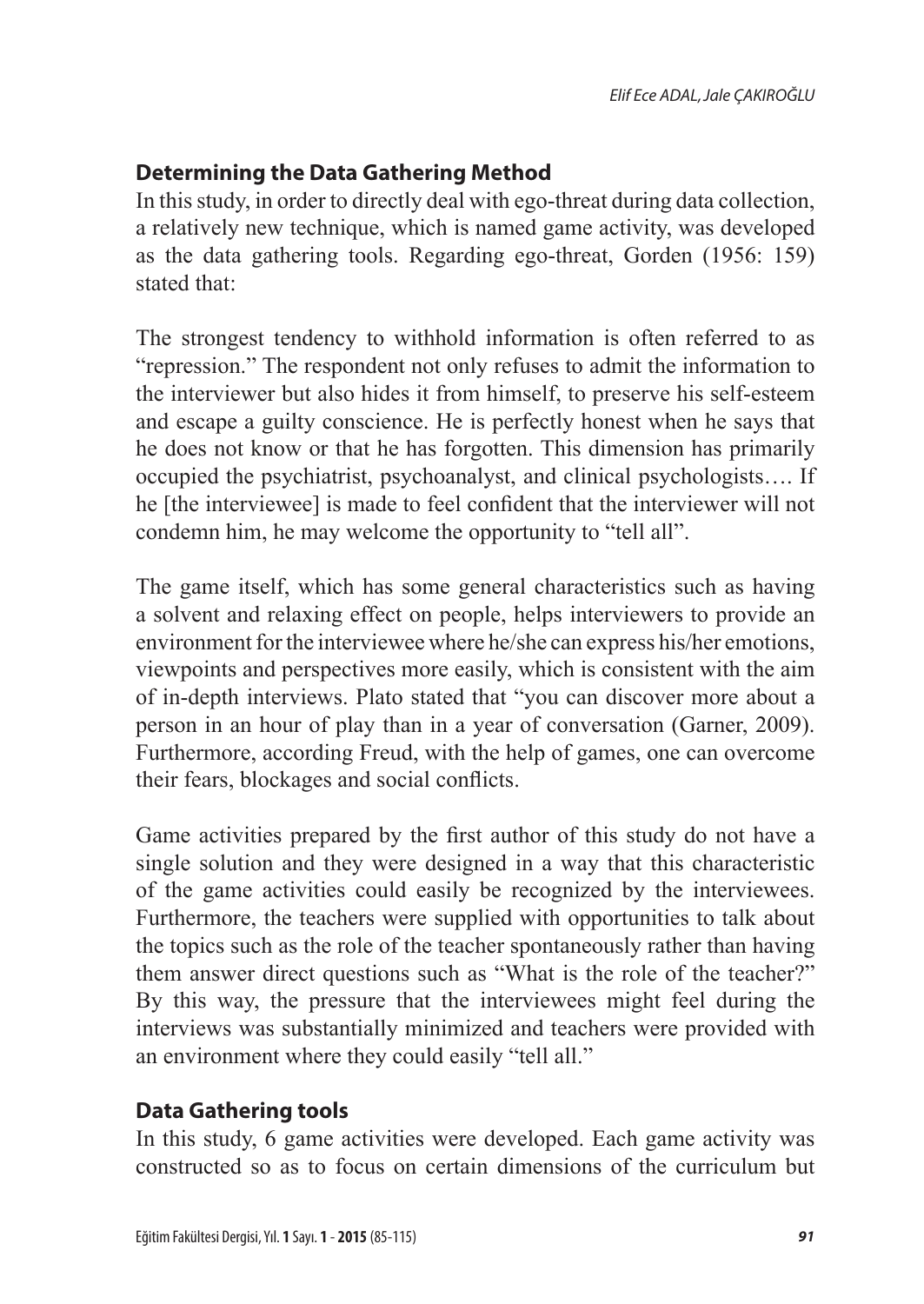*Science teachers's perceptions of the Turkish Elementary Science and Technology Curriculum*

they were not limited to its own dimensions. The main aim in the game activities was to provide the teachers with an environment where they could talk about the dimensions in the curriculum. Game activities used in this study are explained below.

### **The School Alive**

The teachers were asked to place the slips symbolizing the parent, student, school principal, inspector, teacher and society onto the school layout (see Figure 1). After that, the slip symbolizing the teacher was removed from the picture and the teachers were asked to put other slips to fill up the space of the teacher. Lastly, the teachers were asked to place all the slips again according to the curriculum. As a result, both the teachers' perceptions of parents, student, school principal, inspector, teacher and society and their perceptions of the references in the curriculum regarding the interrelationships among these, and thus the correspondence level of their perceptions with the curriculum were understood.



*Fig. 1. A snapshot from a teacher's placement in the School Alive game activity*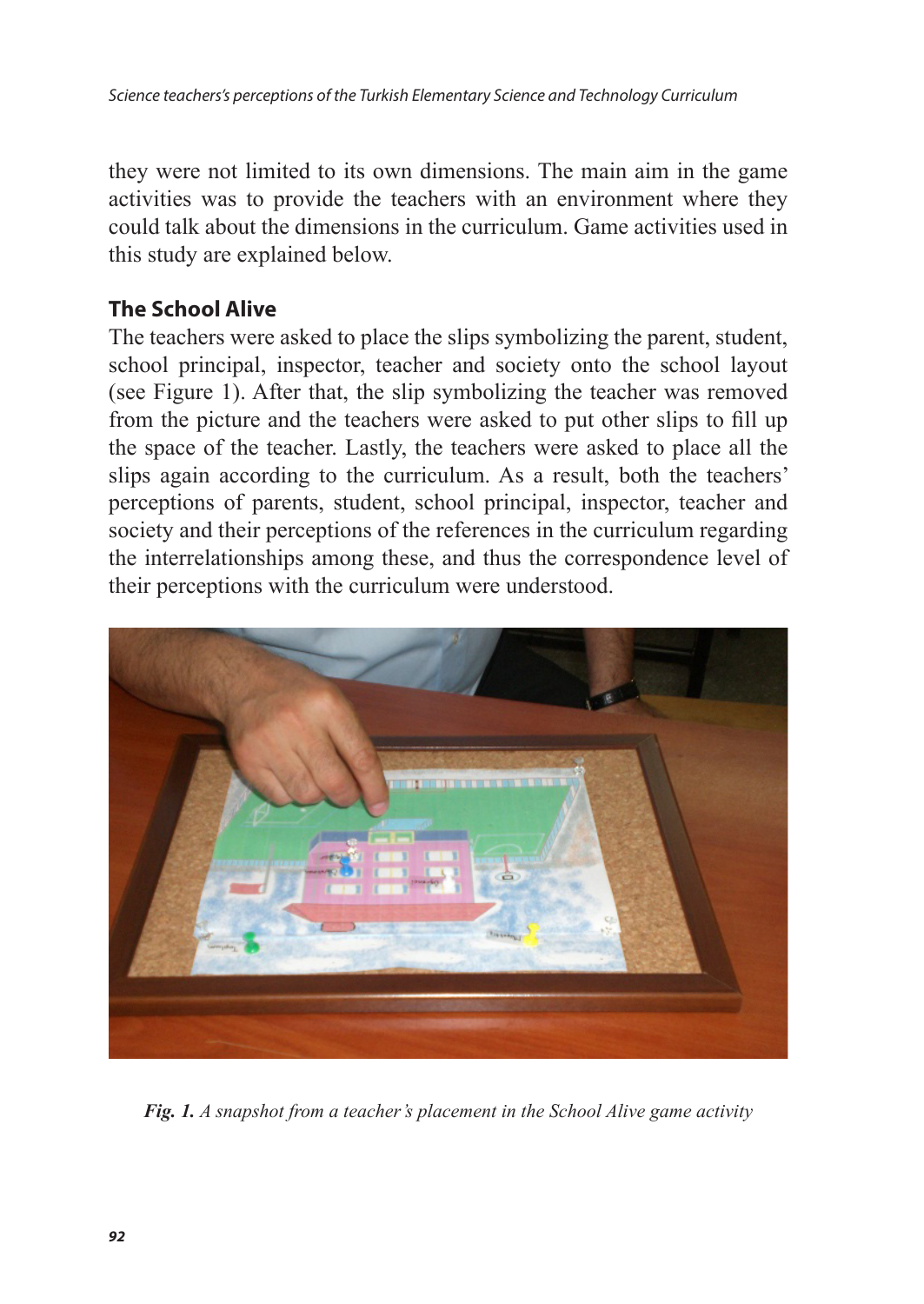# **The Education Balloon**

According to the scenario where the education balloon was falling down, the teachers had to 'save' the balloon by throwing 4 weights symbolizing the school, curriculum, teacher and textbook one by one (see Figure 2). The teachers were provided with an environment where they were expected to make a priority order among the school, curriculum, teacher and textbook. By this way, how these teachers perceived the relationship among the concepts above, how much and for what they needed the curriculum and how they perceived the role of the teacher in education and teaching were understood.



*Fig. 2. A snapshot from a teacher's way of saving the balloon by throwing the weight symbolizing the school in the Education Balloon game activity*

# **The Warriors**

Two warriors in green and blue color supporting different views met in the battlefield three times (see Figure 3). The discourses of the blue warrior were directly taken from the curriculum and the discourses of the green warrior were organized in opposition to the discourses of the blue warrior.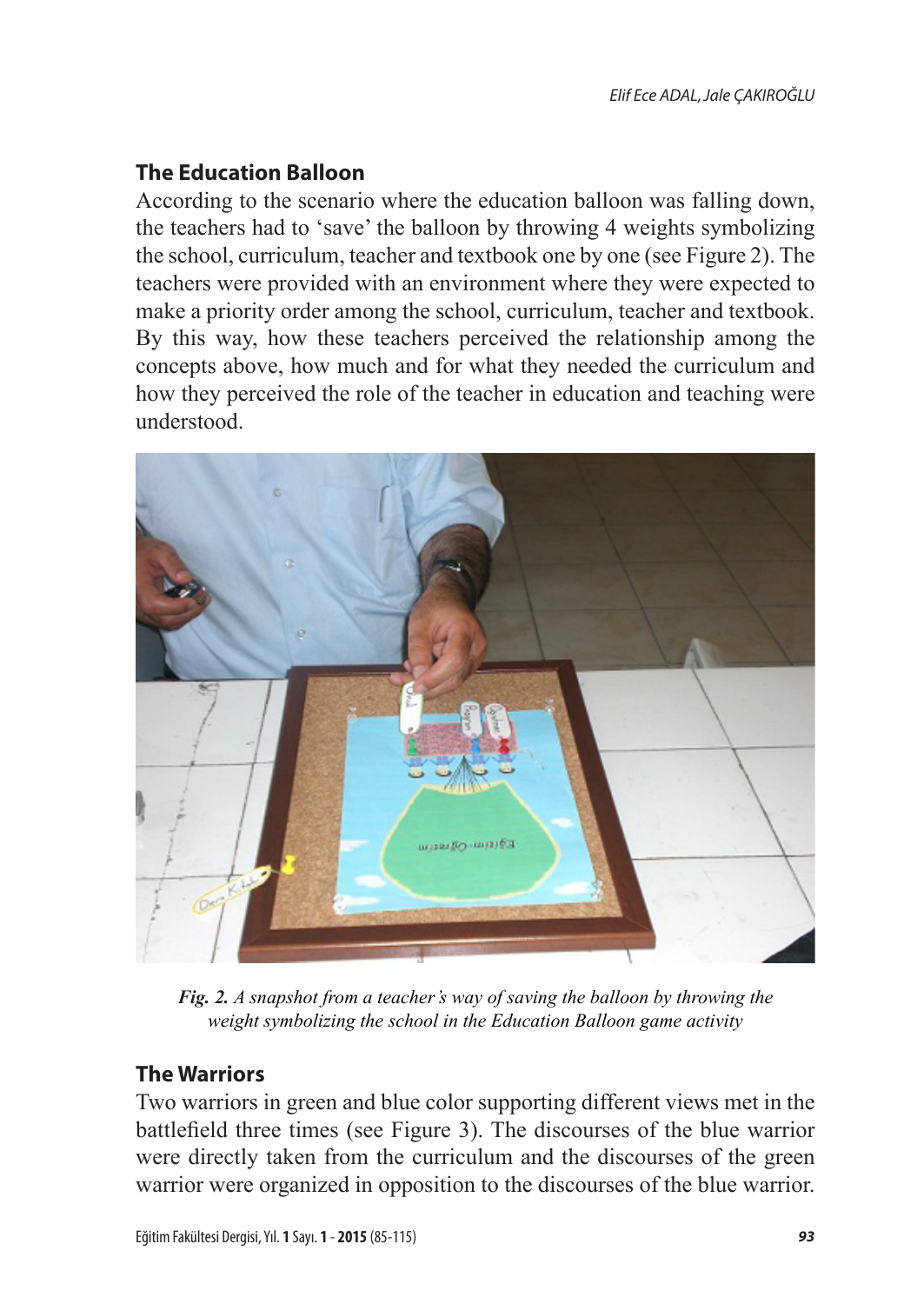The warriors and the discourses supported by the warriors in three rounds are given in Table 2*.* At first, the teachers were expected to take the side of the warrior that they supported and then they were asked which warrior's side the curriculum takes. As a result, the teachers provided information especially on how they perceived Scientific Knowledge, The Principle of 'Little but Essential Knowledge' and constructivism and they questioned the internal consistency of the curriculum concerning these.



*Fig. 3. A snapshot of the moment that a teacher was making an explanation regarding the warrior that she supported in the Warriors game activity*

*Table 2. The discourses that the warriors supported in the Warriors game activity* 

| Round | Green warrior                                                         | Blue warrior                                                              |
|-------|-----------------------------------------------------------------------|---------------------------------------------------------------------------|
|       | Detailed knowledge is essential!                                      | Little but essential knowledge!                                           |
| Н     | Science is a collection of stable and certain<br>pieces of knowledge! | Science is not a collection of stable and<br>certain pieces of knowledge! |
| Ш     | Students receive the knowledge as it is!                              | Students cannot receive the knowledge as<br>it is!                        |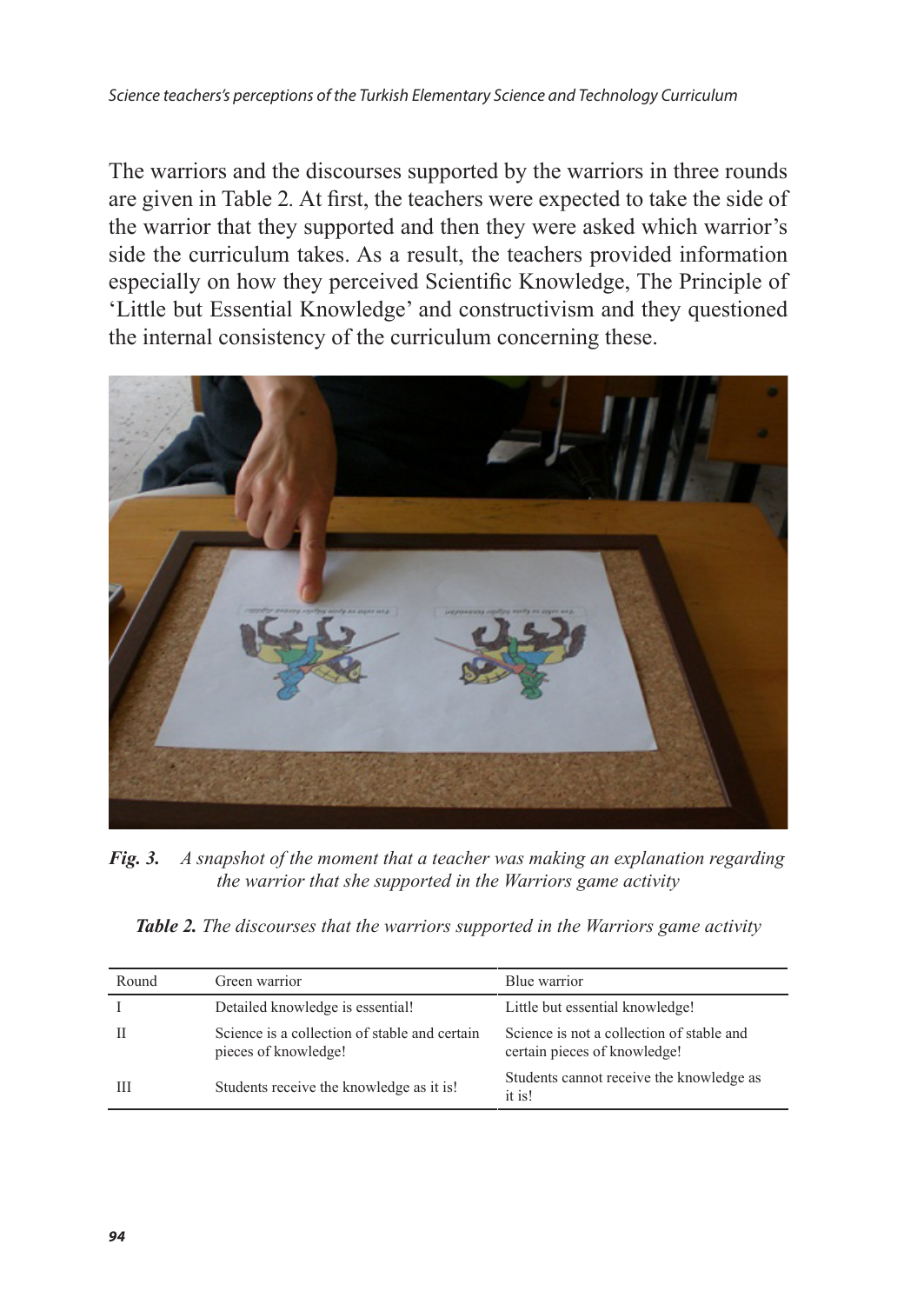## **The Meal for a Year**

The teachers had to form an imaginary sandwich by matching the given food ingredients (4 types of bread with a group of 3 ingredients: tomato, cheese, salami) with 7 learning areas in the curriculum (see Figure 4). After matching, teachers were given scenarios to solve where students refused to eat sandwiches or got sick after eating them. By this game activity, it was mainly aimed to understand the teachers' perceptions of the relationship among the learning areas (organizational structure of the curriculum) and the problems in learning process and the sources of these problems.



*Fig. 4. A snapshot from the Meal for a Year game activity when a teacher was matching learning areas with the ingredients*

# **The Card Game**

There were three kinds of cards, red for general aims, green for teaching strategies (whether teacher or student centered) and blue for assessment techniques (whether traditional or alternative) in the curriculum. For every general aim, teachers selected appropriate teaching strategies and assessment techniques (see Figure 5). By this way, the perceptions of the teachers about the general aims, teaching strategies and assessment techniques were understood and the teachers' frequently used teaching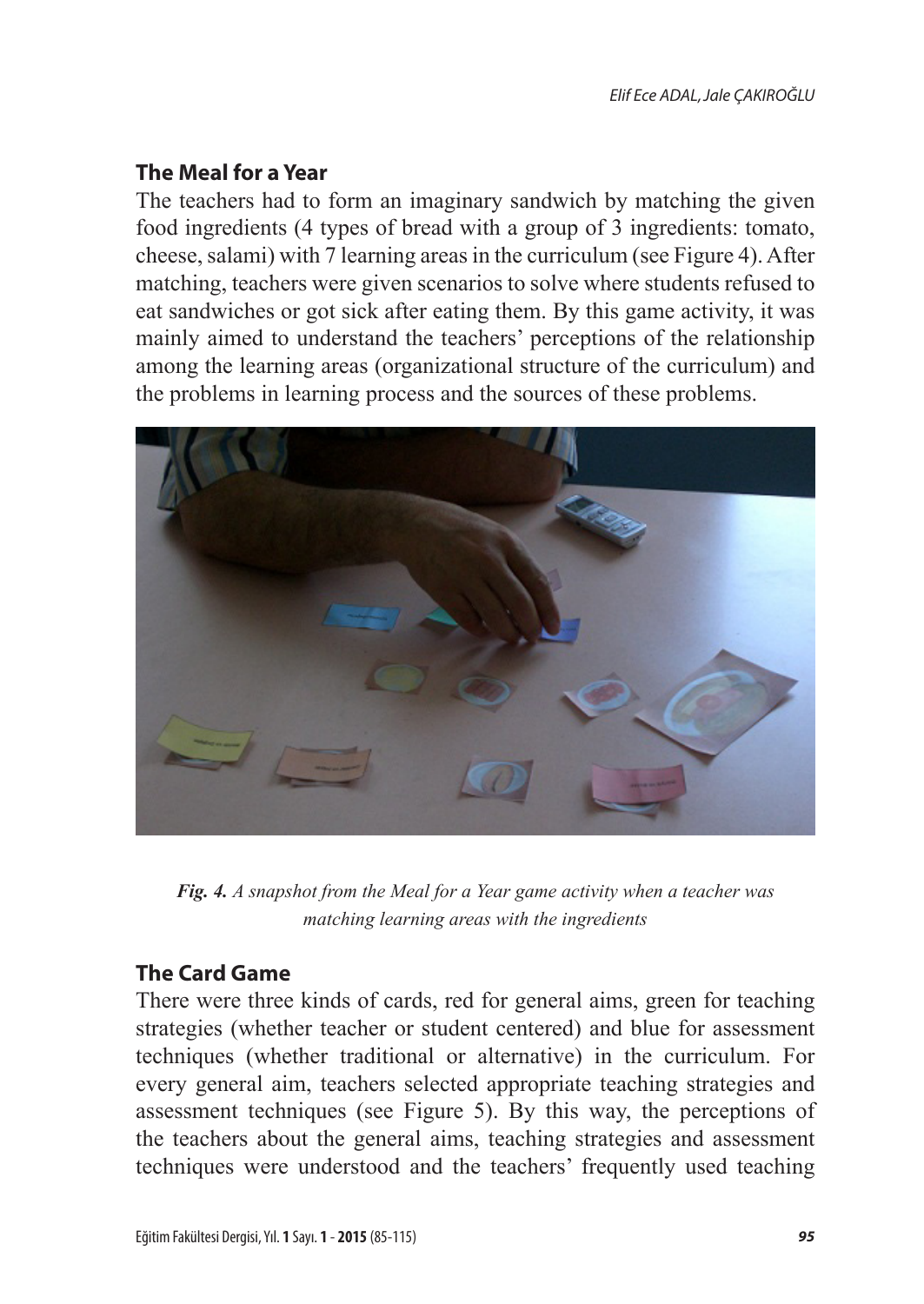strategies and assessment techniques were determined. Thus, teachers' perceptions of compatibility among aims, teaching strategies and assessment techniques were put forth.



*Fig. 5.A snapshot from the Card Game game activity when a teacher is thinking the appropriate assessment techniques for the teaching strategies he has chosen*

### **Free Throw**

Seven professional competency areas (knowledge of students, subject matter knowledge, knowledge of instructional strategies, pedagogical knowledge, knowledge of assessment, knowledge of curriculum and context knowledge) were selected from the literature (Magnusson, Krajcik, and Borko, 1999) and represented by arrows. The teachers determined a misconception and placed it at the target board. Then, they tried to eradicate it by choosing the arrow that they felt most confident with (see Figure 6). Scenario required a wind which made the teachers fail to hit the target, so they had to choose another arrow. By this way, how the teachers perceived professional competency areas and in which situations, how often and how they used them were understood.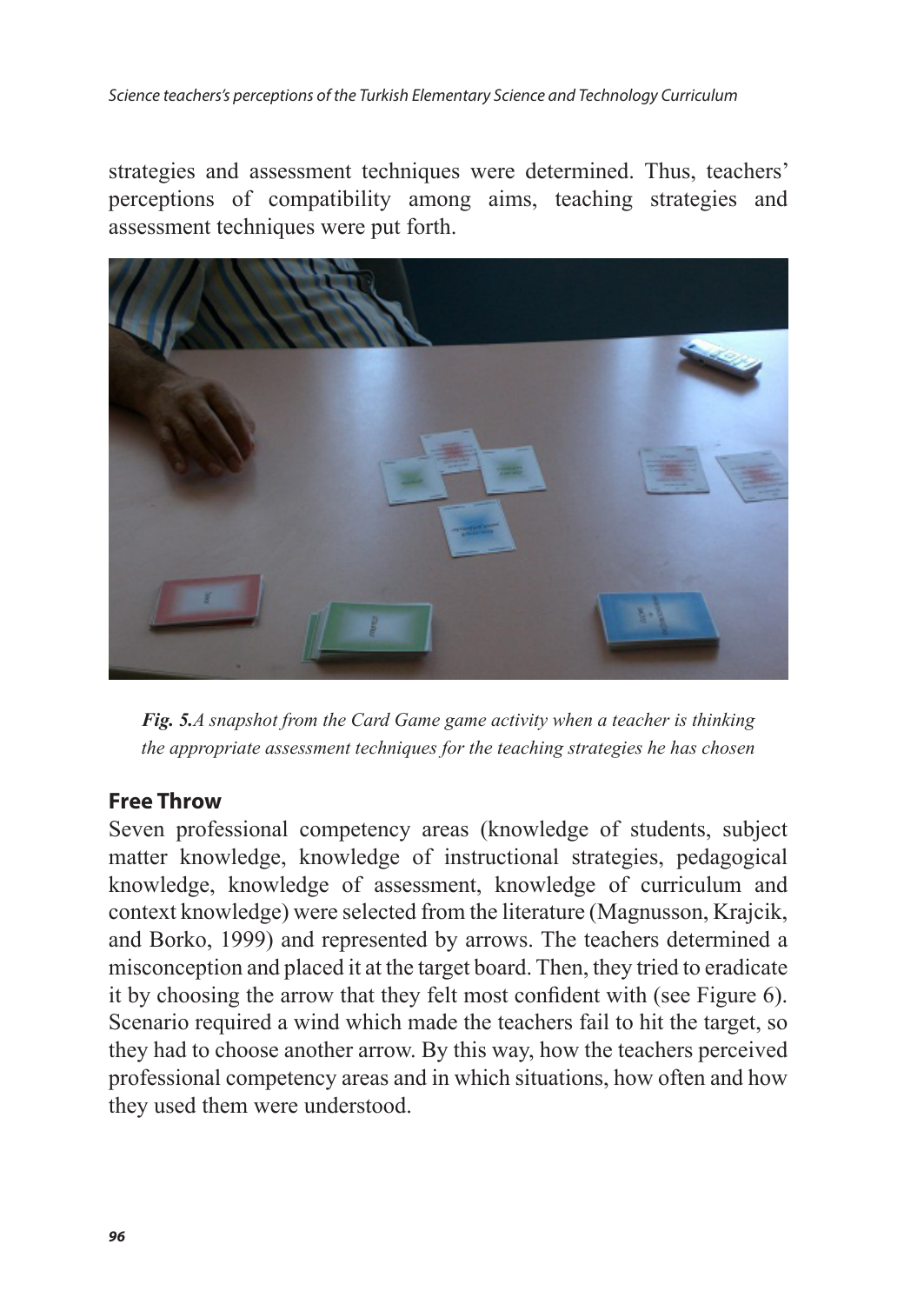

*Fig. 6.A snapshot from the Free Throw game activity when a teacher is trying to hit the misconception she has identified by the professional competency she has chosen in order to eradicate the misconception*

# **Analysis of the Data**

In order to reach the concepts and the connections which are successful in explaining the data, content analysis was used. To achieve intercoder reliability, more than 10% of the data obtained from interview transcription was randomly chosen and themes that explain the data were established by two different coders. Then, the established themes were brought together for comparison. Thus, the reliability of the study was checked as over 90% and it was decided to continue the analysis with the rest of the data.

### **Analyses**

The main findings of this study regarding all dimensions of the curriculum are given below.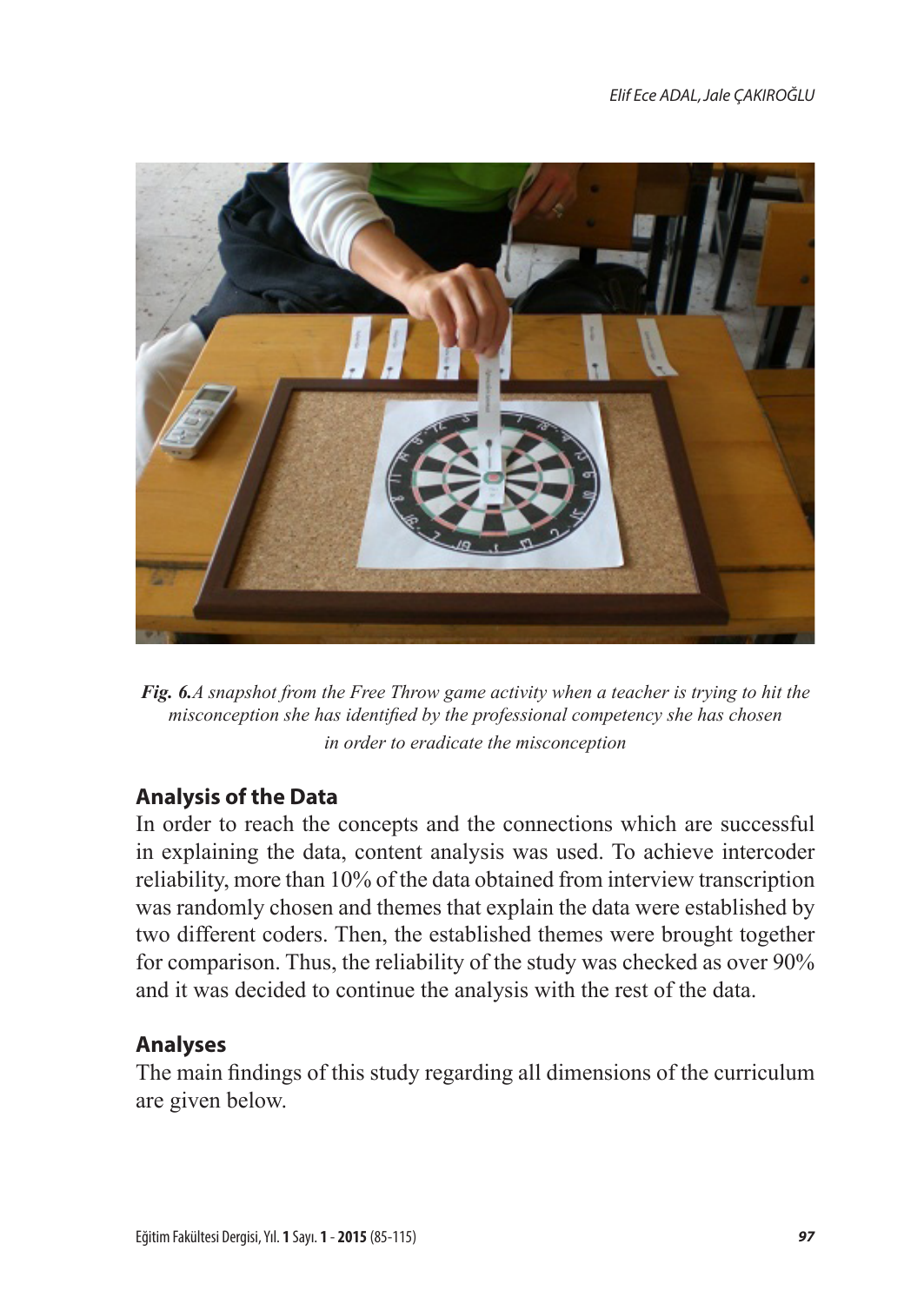## **Teachers' General Perceptions about the Curriculum**

When the data gathered by the *Education Balloon* game activity was analyzed, it was understood that the teachers thought that the importance of the curriculum in educational system was less than the importance of both the school and the teacher, whereas it was more than only that of the textbook. In fact, 4 teachers firstly threw the curriculum and while doing this, they did not have much difficulty. This situation showed that the degree of curriculum adoption of majority of the teachers was low although they have still tried to implement it. The teachers' critical statements regarding the curriculum are given in Table 3.

| Curriculum is not sufficient because:                                                    | Frequency      |
|------------------------------------------------------------------------------------------|----------------|
| Students do not understand without formulas                                              | 3              |
| There are unnecessary details in some topics                                             | 3              |
| Time is limited for the implementation                                                   | 3              |
| Students do not do their homework by themselves and become<br>dependent on their parents | $\overline{2}$ |
| It puts more weight on the students' shoulder than they are able to lift                 | $\mathfrak{D}$ |
| Its approach to learning is not functional on central exams                              | 2              |
| Alternative assessment techniques take too much time and cause waste<br>of paper         | 2              |
| The number of units are more than necessary                                              | $\mathfrak{D}$ |
| It leaves the teacher out of the system                                                  | $\mathfrak{D}$ |
| It causes some misconceptions                                                            |                |
| It does not take the society into consideration                                          |                |
| It is not suitable for Turkish educational system                                        |                |

#### *Table 3. Teachers' critical statements about the curriculum*

The vision of the curriculum "the scientific and technological literacy" and scientific knowledge

Four teachers declared that scientific and technological literacy was a necessity for all students. One of the teachers explained the reasons as: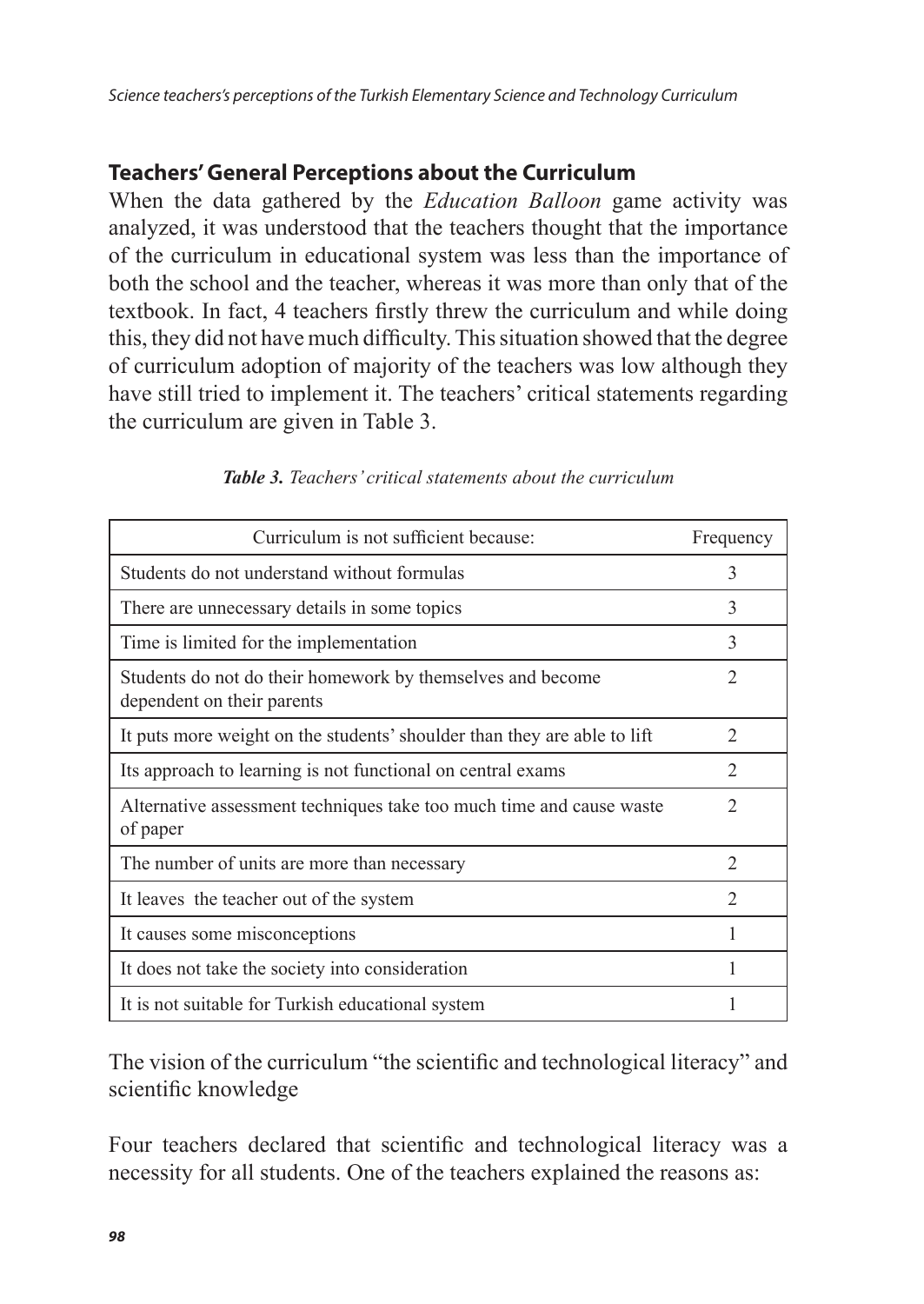Teacher 7: Each and every student should learn the life, they are in the life itself, an element of the society, and the members of the society have to know the changes happening within its own body. They have to know what is happening around them… the experts would deal with the details, it is not our business. But being a scientifically and technologically literate is not in terms of dwelling on the details.

However, 5 teachers did not agree with the idea that scientific and technological literacy is a necessity for all students. The explanations of the teachers regarding the issue are listed in Table 4. They usually mentioned that it was directly related with students' interest. For example, one of the science teachers with over 30 years of teaching experience stated that: Teacher 6: Everybody should be guided towards their own interest. You cannot make a student who doesn't like science like science by forcing him.

*Table 4.Teachers' perceptions why scientific and technological literacy is not necessary for all students*

| Scientific and technological literacy is not necessary because it is | Frequency |
|----------------------------------------------------------------------|-----------|
| related with student's interest                                      |           |
| related with student's capacity                                      |           |
| only for the researchers                                             |           |

Moreover, the teachers tried to define the term of scientific and technological literacy through associations, which are listed in Table 5, instead of giving a proper definition.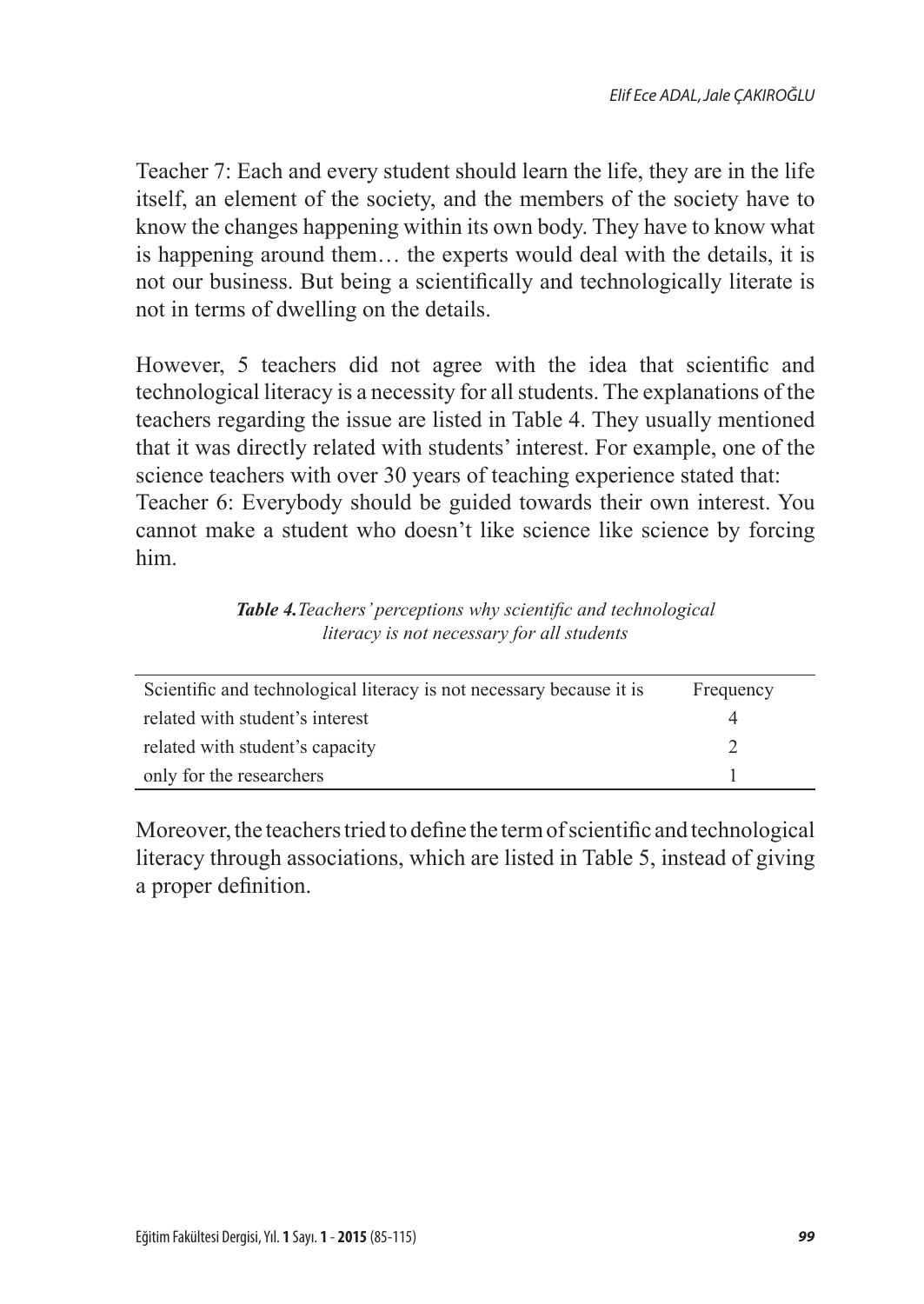| Associations for scientific and technological literacy       | Frequency |
|--------------------------------------------------------------|-----------|
| an ability                                                   |           |
| reading scientific articles                                  | 2         |
| following scientific and technological improvements          | 2         |
| a thing which is done by everyone whether consciously or not |           |
| making investigation                                         |           |
| readiness and problem solving                                |           |
| a consciousness                                              |           |
| a competency                                                 |           |
| a process                                                    |           |
| sensitiveness for the environment                            |           |
| consciousness about the environment                          |           |
| the learning techniques based on observation and using these |           |
| learning techniques                                          |           |

*Table 5. Teachers' perceptions for the meaning of scientific and technological literacy*

Furthermore, teachers had some difficulties to identify the nature of science as well. While most of the teachers stated that scientific knowledge was not stable and certain as an initial reaction, only two of them were able to maintain this first reaction by giving consistent explanations. Especially the perception of one of these two teachers about scientific knowledge was almost fully aligned with the explanations about scientific knowledge stated in the curriculum as it is seen in the following quotation:

Teacher 8: I think science is not a compilation of certain pieces of knowledge. There is nothing certain; everything in the nature is in a process of transformation. The reason why science says that it is certain is that it considers everything by experiments, observations and by analyzing and touching. In that respect science is correct, but saying that it is certain knowledge is wrong.

Remain 7 teachers continued their speeches by supporting the opinion that scientific knowledge includes both certain and uncertain components. Most of them stated that while scientific laws such as gravity, heredity and principals of Archimedes were stable and did not change in time, scientific theories such as the origin of the humankind, evolution and models of the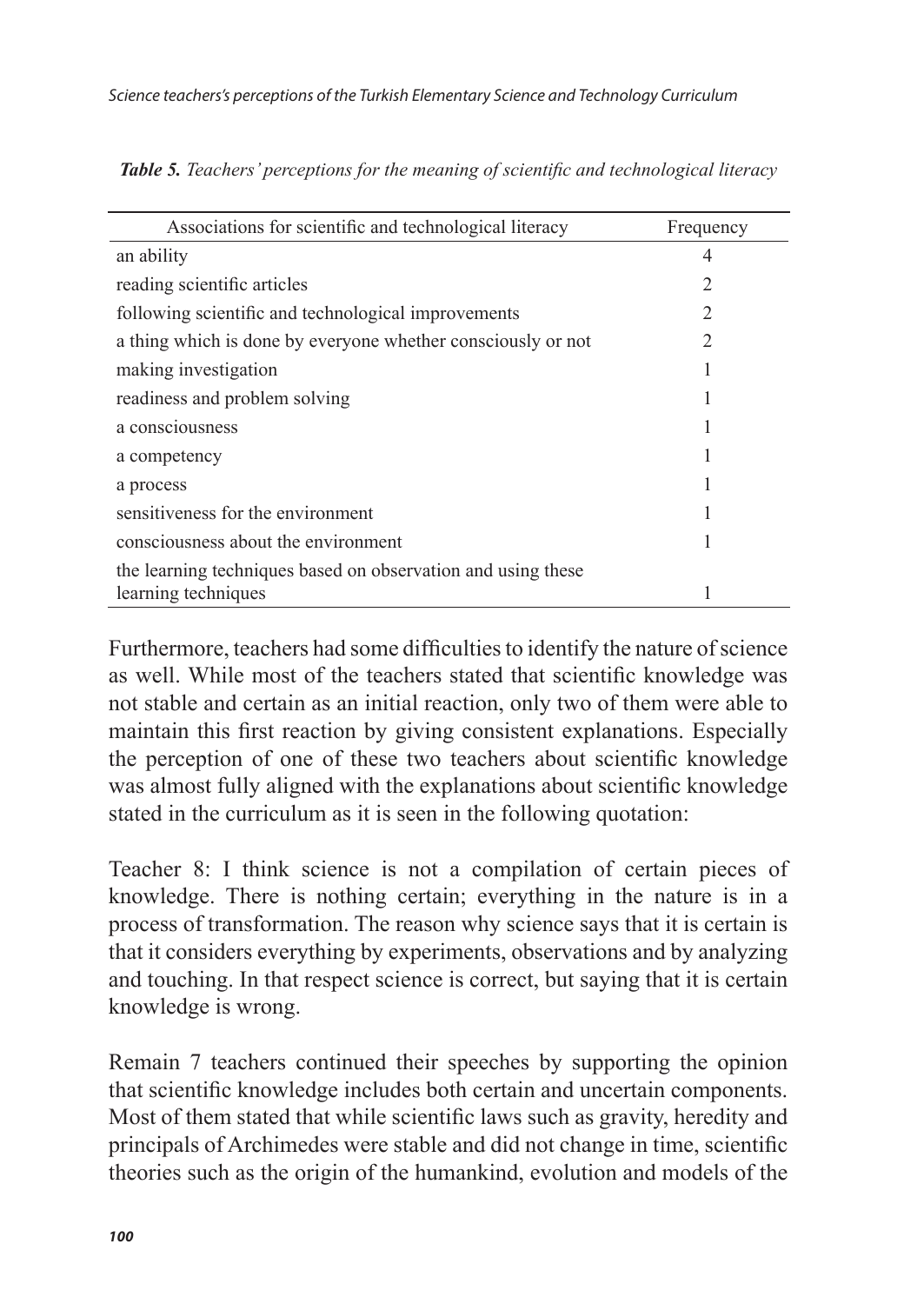atom were not stable and would change in time. The characteristics of scientific knowledge according to the teachers are listed in Table 6.

| Characteristic                | Frequency | Teachers' Explanations                                         | Frequency      |
|-------------------------------|-----------|----------------------------------------------------------------|----------------|
|                               |           | Science and Technology is in a<br>continuous transformation.   |                |
|                               |           | Some knowledge is stable and some<br>knowledge is not stable.  | 7              |
| It includes                   |           | Scientific laws are stable.                                    | 4              |
| both certain<br>and uncertain |           | Theories are not stable.                                       | 3              |
| components                    |           | Accessing certain knowledge is the aim.                        |                |
|                               |           | Knowledge is added in science after<br>gaining certainty.      |                |
|                               |           | Some knowledge is still in a research<br>process.              |                |
| It is unstable                |           | Science and Technology is in a<br>continuous transformation.   | $\mathfrak{D}$ |
| and uncertain                 | 2         | What is certain and stable is basing on<br>scientific methods. |                |

*Table 6. Teachers' perceptions of characteristics of scientific knowledge*

# **General Aims of the Curriculum**

6 teachers found all general aims as meaningful for science and technology education. However, 3 teachers stated that aims especially related with students' career development were irrelevant to science and technology education. For example, one of these teachers took out the aim, to make students increase their economic efficiency in their professional lives by using their knowledge, understanding and skills, among the other aims and explained his reason as follows:

Teacher 4: Elementary students' career choices haven't settled yet. I leave it to high school.

The aim, to encourage students to develop a sense of curiosity towards scientific and technological developments and events at each grade level, was also found to be much more important than the other aims generally by all teachers.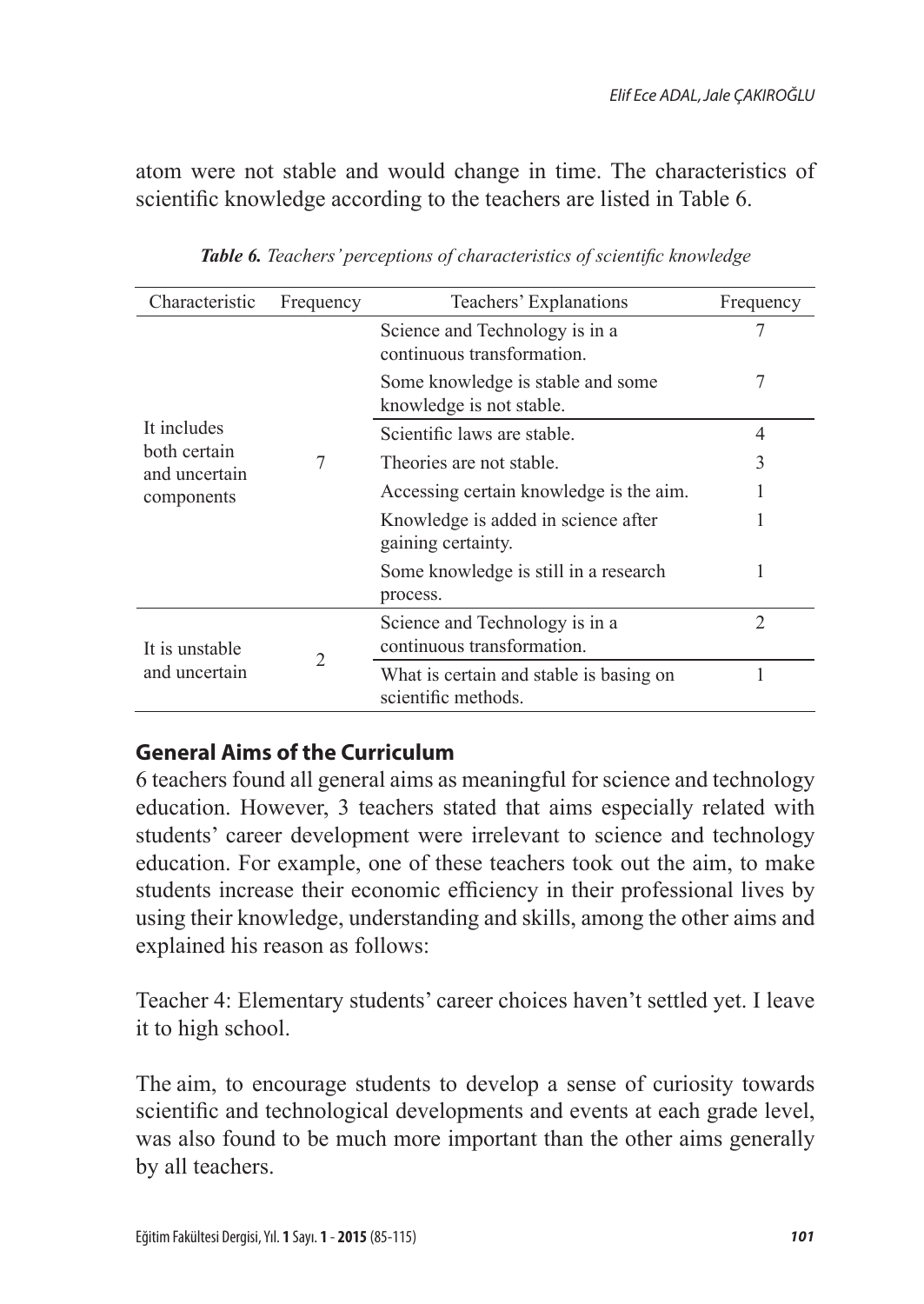The majority of the teachers mentioned that they could partially cover these aims in their lessons especially because of limited time and lack of equipment. Moreover, 4 teachers mentioned that no additional importance to these general aims was given in the curriculum apart from just being written in the curriculum. They supported their opinion by stating that there were not sufficient guidelines for these general aims. Two representative quotes are given in the following:

Teacher 5: According to what is stated here, it [curriculum] seems unsatisfactory I guess. It might encourage [students] a bit more; it might provide examples that would develop their curiosity.

Teacher 6: They [these aims] are in it. But the latest curriculum is not comprehensive. It should be revised. Yes these are in the curriculum but they are just written there. This does not mean that they are fully functioning.

## **The Principle of 'Little but Essential Knowledge'**

Seven teachers supported the principle "little but essential knowledge" by the reasons listed in Table 7. They generally mentioned that detailed knowledge was boring for students and it was easily forgotten whereas "little but essential knowledge" increased the success of all students and it was necessary and satisfactory for elementary education.

However, 2 teachers, both of whom had 30 years of experience in science teaching, supported the opinion that detailed knowledge is necessary as little knowledge might be insufficient and wrong; however, a student with detailed knowledge would probably be more successful.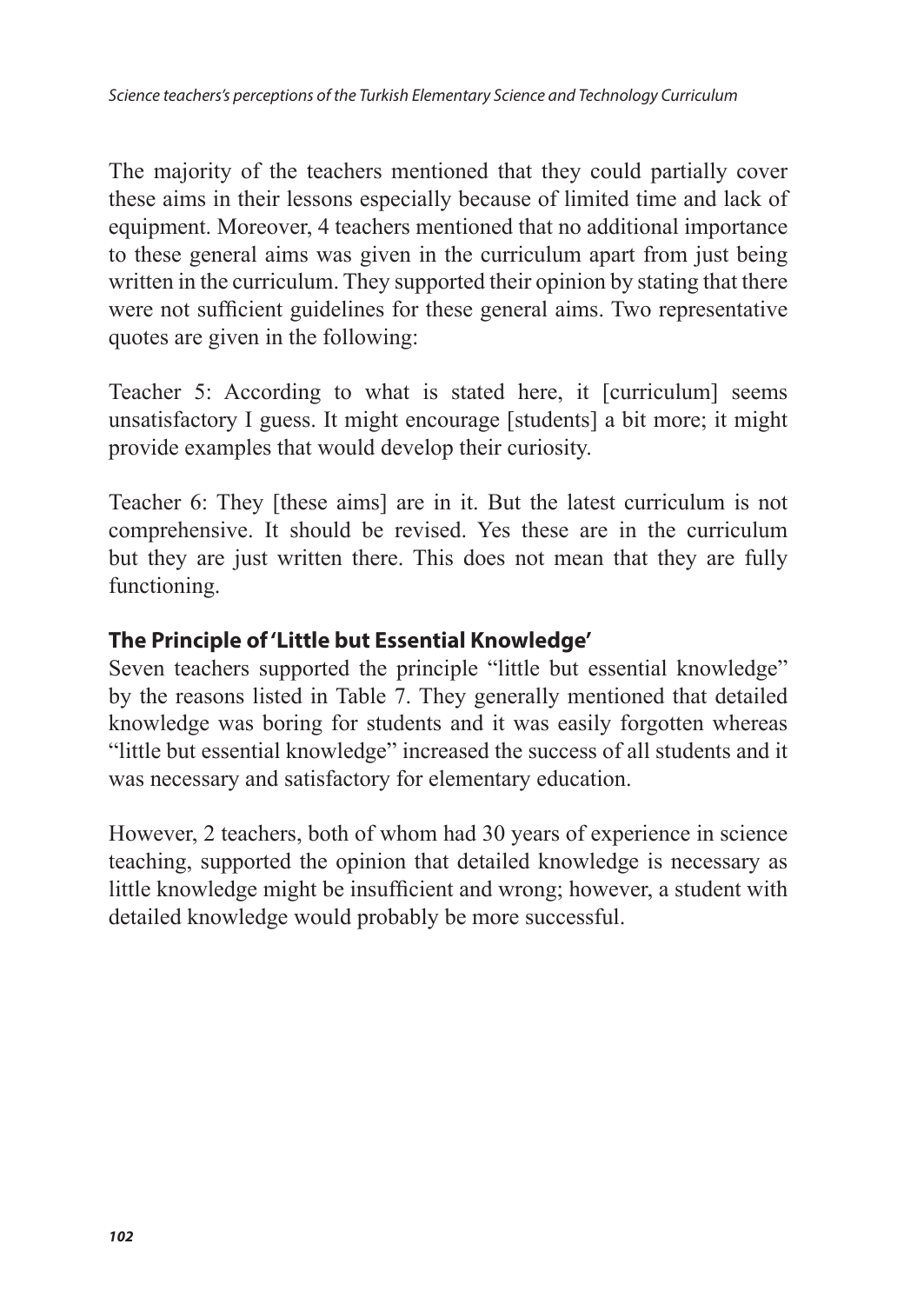| Teachers'<br>Opinion                  | Teachers' Explanations                                                              | Frequency      |
|---------------------------------------|-------------------------------------------------------------------------------------|----------------|
|                                       | Little but essential knowledge is necessary especially for<br>elementary education  | 3              |
|                                       | With little but essential knowledge, all students' success<br>increases             | 3              |
|                                       | Detailed knowledge is easily forgotten                                              | 3              |
| Little but<br>essential               | Detailed knowledge confuses students / makes them get<br>bored                      | 3              |
| knowledge<br>is necessary             | Little but essential knowledge is more permanent                                    | 2              |
|                                       | Little but essential knowledge is necessary / satisfactory                          | $\overline{2}$ |
|                                       | Little but essential knowledge is headed towards a target;<br>it is not superficial | 2              |
|                                       | A student dwelling on the details might miss the essence                            | 2              |
|                                       | One who knows the essence can access to the details                                 | 2              |
|                                       | Detailed knowledge is necessary for intelligent students                            | 2              |
| Detailed<br>knowledge<br>is necessary | One who has detailed knowledge becomes more<br>successful                           | 2              |
|                                       | Details are important                                                               | 2              |
|                                       | Little but essential knowledge atrophies creativity                                 | 1              |
|                                       | Little knowledge is insufficient/wrong knowledge                                    | 1              |
|                                       | With the help of details technology develops and standard<br>of living increases    | 1              |

*Table 7.Teachers' perceptions about "Little but essential knowledge"*

Interestingly, five teachers mentioned that in the curriculum the idea that detailed knowledge is necessary was dominant. One of these teachers said that:

Teacher 2: When we analyze the curriculum, we can see that there is nothing there in terms of content, there is really little knowledge there. However, when you want to do the activities suggested in the curriculum with the students, you have to give detailed information to the children because the children get confused with the activity and cannot do the activity, or performance, or project with their limited knowledge. You feel you have to give the details.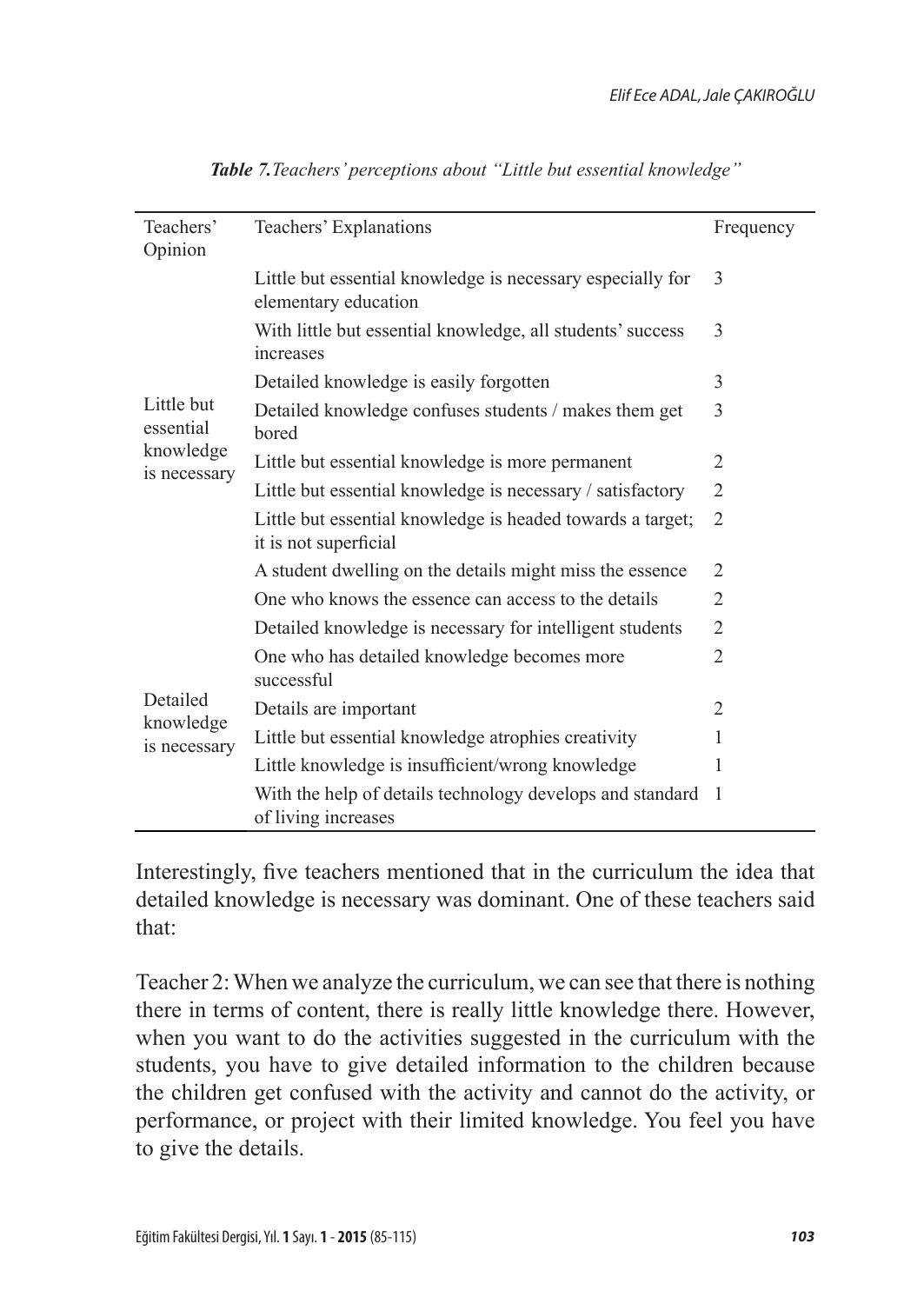## **Learning Process Approach**

Only one teacher stated that students received knowledge as it is. Moreover, 5 teachers, generally by emphasizing the capacity of students, stated that some students received the knowledge as it is and some did not. For example, one of the teachers made following explanation about the issue: Teacher 2: Because it is related to the student's capacity. The one with a high capacity receives the knowledge as it is but some students, because of their capacity and carelessness, cannot receive the knowledge as it is.

Furthermore, 3 teachers declared that students could not receive knowledge. While two of them attributed the reason to a failure in the transfer of knowledge or students' forgetfulness, one of them made an explanation regarding this issue which was in alignment with the constructivist approach to a great extent:

Teacher 1: It depends on whatever they have in their mind, as they feelings or thoughts.

Moreover, when all the teachers' opinions concernin**g** learning process were completely analyzed, it was understood that the student profile put forward by the teachers which is listed in Table 8 was far from the student profile aimed at in the curriculum.

| Consistency<br>with the | Perceptions of General Student Profile                                           | Frequency      |
|-------------------------|----------------------------------------------------------------------------------|----------------|
| Curriculum              |                                                                                  |                |
|                         | Students obtain knowledge in an unexpected way                                   | 3              |
|                         | When they become unsuccessful they put the blame on<br>the teacher               | 3              |
|                         | They are dependent on the teacher when learning is<br>concerned                  | $\mathfrak{D}$ |
|                         | They are afraid of science, especially physics                                   | $\mathfrak{D}$ |
| inconsistent            | They have a tendency to memorize.                                                | $\mathfrak{D}$ |
|                         | They cannot do their homework by themselves; they get<br>help from their parents | 2              |
|                         | They learn better through formulas                                               | 2              |
|                         | They accept what they have learnt as absolute truths                             |                |
|                         | They get confused since they do not know what to do in<br>education system       | 1              |

*Table 8. Teachers' perceptions of general student profile in learning*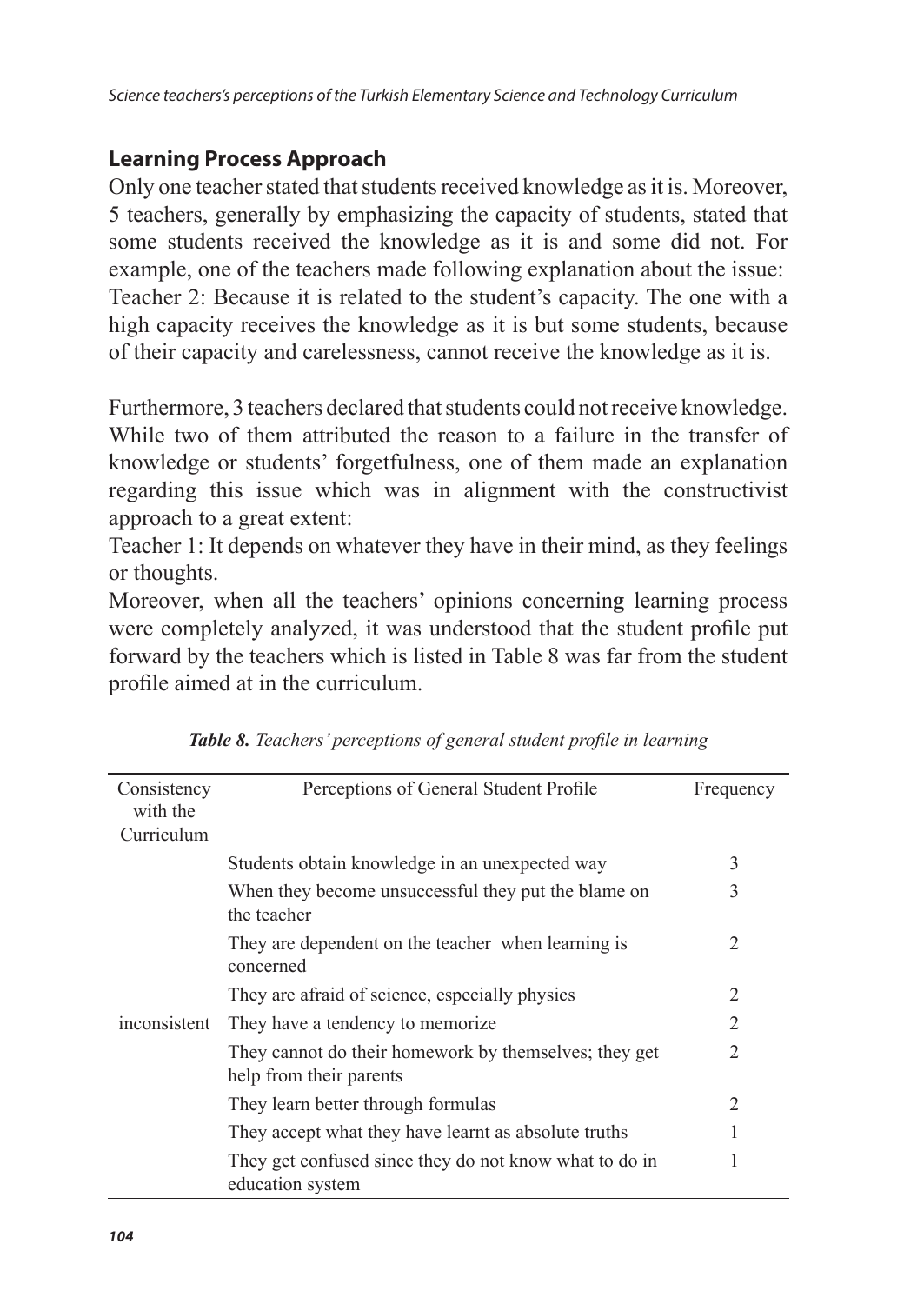| consistent | They learn according to their own needs                |  |
|------------|--------------------------------------------------------|--|
|            | They learn better when something is presented visually |  |
|            | They learn better through doing and experiencing       |  |

In addition, in the *School Alive* game activity, the majority of the teachers put the figure symbolizing the student at the center of the picture and declared that the curriculum was prepared as student-centered although they were not asked a direct question. Moreover, it was understood that teachers use teacher-centered and student-centered teaching strategies equally in their lessons. However, 4 teachers associated the active role of the student in learning process frequently with students' homework and classroom presentations. For example, one of the teachers put his studentcentered teaching understanding as follow:

Teacher 6: In my lessons first I want my students to come to school prepared. Secondly, I want them to present the topics of the day, [which is] student-centered. When they cannot present the topics, I try to present them by both doing some experiments and asking them some questions. If they haven't understood, I feel the need to explain the topic again because our students usually come to school unprepared.

# **Assessment and Evaluation**

2 teachers stated that they used assessment techniques to give some feedback to their students related with the issue. However, 7 teachers used assessment techniques only to determine the students' mistakes or cognition levels. Moreover, all the teachers frequently mentioned questioning as an assessment technique for learning process. Some of the teachers even almost never mentioned any technique other than asking questions. A teacher with an experience of over 30 stated that:

Teacher 6: To be honest, my best assessment technique is this one: I assign some topics to students and if I cannot get any answers for the questions about the topics I have given, I understand that the student came to class unprepared, without studying. We have years of experience, is it possible for me not to understand that? When I ask 2-3 questions to the student, I can understand how much they know about that topic.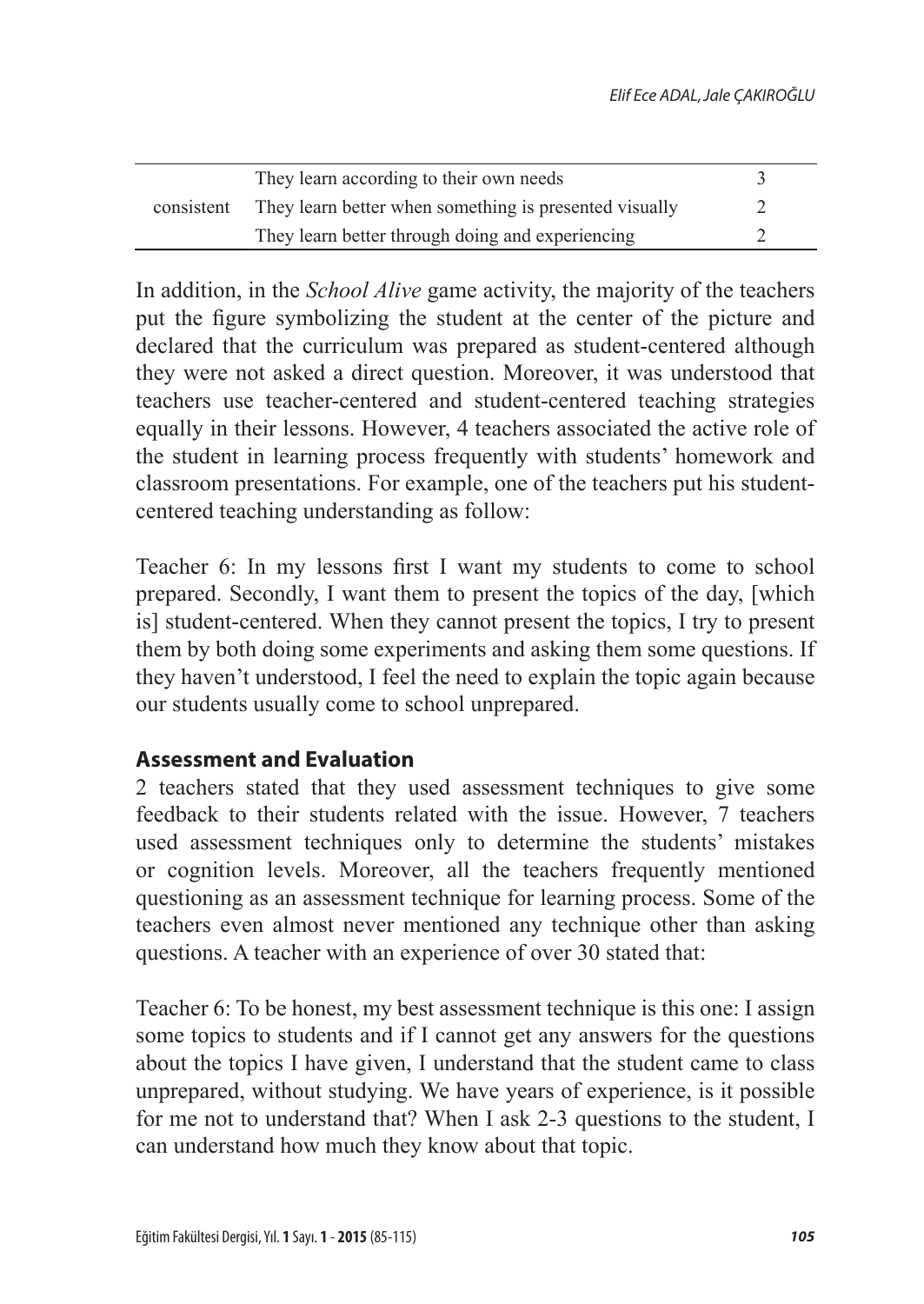All assessment techniques that the teachers said to be using are listed in Table 9.

| Assessment Technique                                            | Frequency     |
|-----------------------------------------------------------------|---------------|
| Question-answer (giving examples, making comments, summarizing) |               |
| Multiple choice questions                                       | 3             |
| Asking students to construct questions or problems              | 3             |
| Students' presentations                                         | $\mathcal{D}$ |
| Fill in the blanks/completion questions                         |               |
| Matching questions                                              |               |

*Table 9. Assessment techniques that teachers frequently use*

Furthermore, majority of the teachers, in a very subjective way, made their evaluations only on their own without using any evaluations tools. In fact, 2 teachers directly stated that they understood everything "from the eyes of the student" with the help of many years of experience. For example, one of the teachers who advocated the importance of the constructivism in teaching-learning process seemed to be far from alternative assessment techniques:

Teacher 1: I cannot go even one step further unless I see what's happening in the eyes of the student. If the student understands and then I understand that he learns something, I can go one step further. I can also understand what he has understood and what he hasn't.

In fact, most of the teachers were well aware of alternative assessment techniques, but they did not prefer to use these techniques since they found them unnecessary and demanding.

# **The Organizational Structure of the Curriculum/Seven Learning Areas**

It was seen that all teachers were aware of the learning outcomes in the curriculum and they spent an effort to apply them. However, 7 teachers did not recognize the names of learning areas stated in the curriculum. One teacher who had received in-service education on the curriculum made the explanation below before matching the learning areas stated in the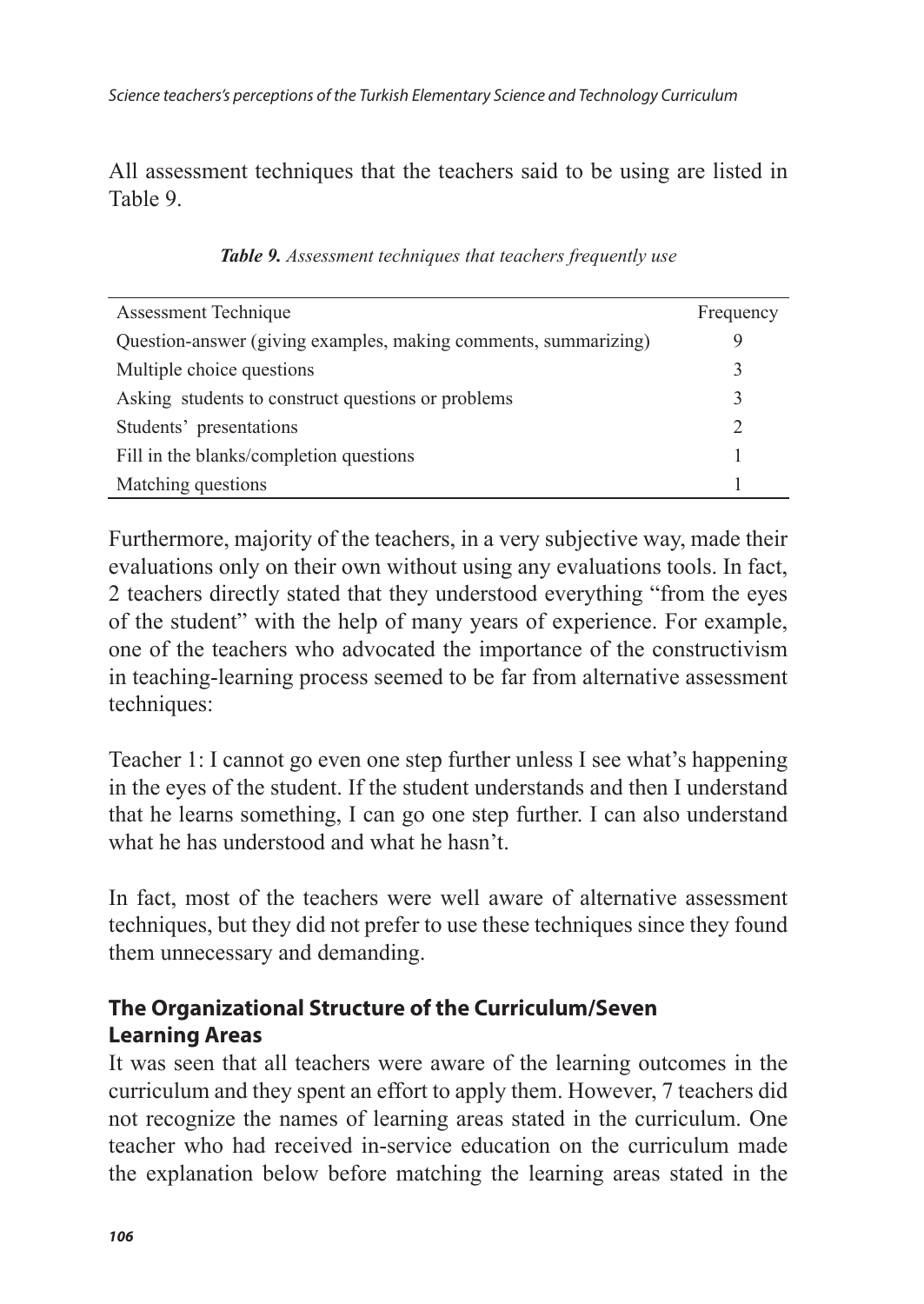curriculum with the food ingredient in *the Meal for a Year* game activity: Teacher 9: I believe that I apply them in my learning outcomes but now I am confused about which one is which one… I think the names of what we did in the past have changed.

The teacher had difficulty in especially understanding and giving meaning to STSE and AV learning areas.

The teachers viewed STSE as a natural result of science and technology lessons rather than as a learning area because of its scope. During their talk, the teachers felt the need to give examples but they avoided going into the details of STSE learning outcomes. Teachers' perceptions about STSE learning outcomes are listed in Table 10.

| Students:                                                                                             | Frequency     |
|-------------------------------------------------------------------------------------------------------|---------------|
| develop environmental awareness.                                                                      | 3             |
| understand the effects of scientific and technological developments on<br>the society and environment | $\mathcal{L}$ |
| understand the reason why they come into existence                                                    |               |
| apply in their daily lives what they have learnt in science and<br>technology                         |               |
| contribute to their own society                                                                       |               |
| adapt more easily to the environment they live in                                                     |               |

*Table 10.Teachers' perceptions about STSE learning outcomes*

It is observed that during the interviews most of the teachers tended to explain other cards instead of the AV card, putting this one on the table back and trying to get another one. As seen in Table 11, almost all the teachers associated AV only and directly with social values and thus thought that it did not contain learning outputs of great importance regarding science and technology lessons.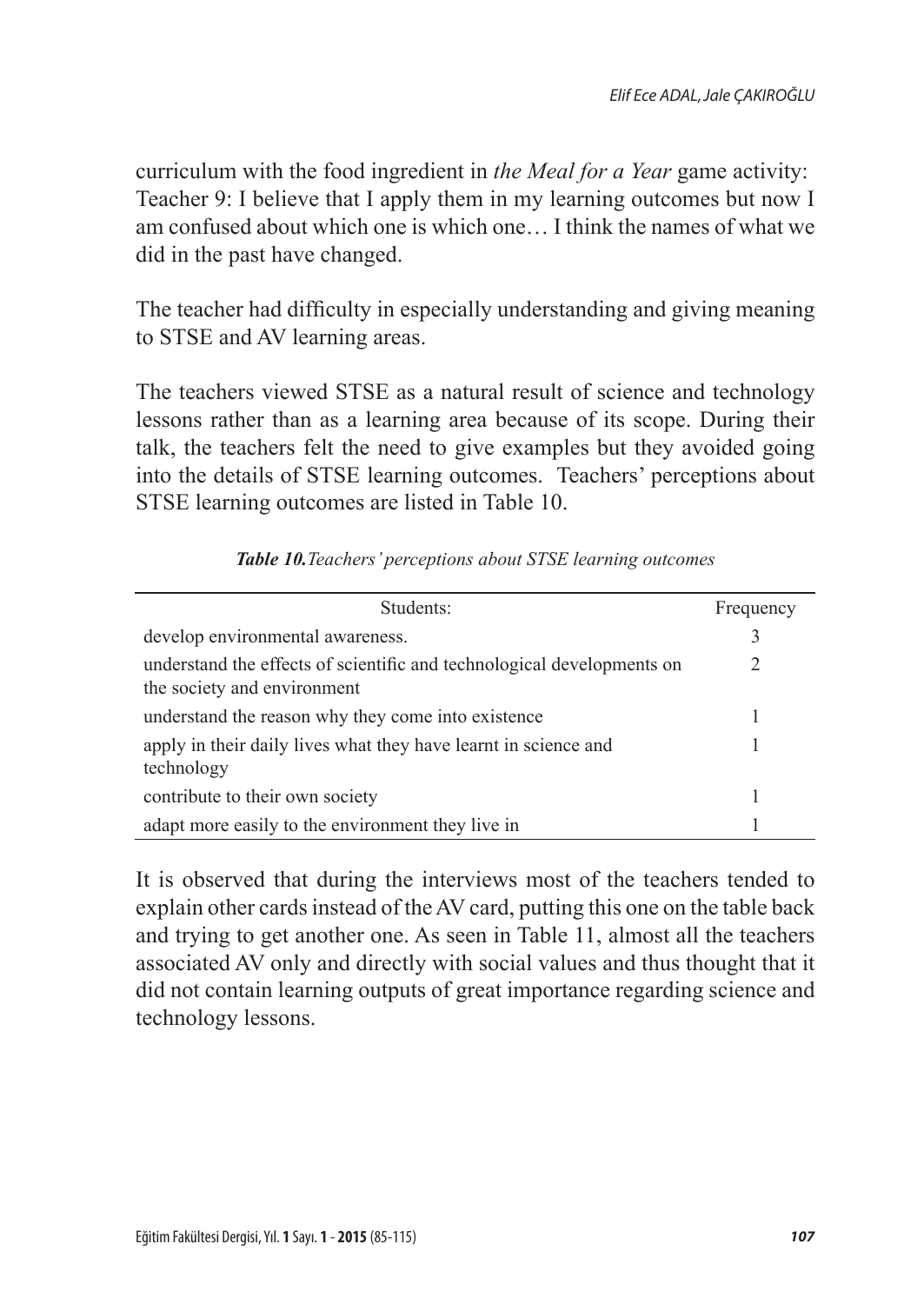| <b>Students</b>                          | Frequency |
|------------------------------------------|-----------|
| learn social rules/values                |           |
| develop appropriate attitudes and values |           |
| develop scientific attitudes and values  |           |

*Table 11. Teachers' perceptions about AV learning outcomes*

# **Implementers of the Curriculum**

Although none of the teachers said that parents were the implementers of the curriculum, they talked about the importance of parents in a student's education. For example, one of the teachers explained the issue as:

Teacher 8: Parents are not the implementers [of the curriculum] but they can contribute to the implementation of the curriculum. The implementers is teachers, the guide is teachers. Parents can only help their children. They can help to manage the parent-teacher association.

Six teachers claimed that parents must be in cooperation with teachers. For example, one of the teachers, who previously stated that because of the implementation of the curriculum, students became dependent on their parents, made the explanation below for the role of parents in education:

Teacher 1: If the parents cannot overcome the deficiencies or if they are late to deal with those problems, or they are not in cooperation with you, then you cannot increase those student's achievement.

# **Discussion**

It was understood the teachers need school more than they need the curriculum for education and they gave more importance to school. Thus, it can be concluded that the problems in the proper implementation of the curriculum might also be rooted in teachers' belief that they do not really need the curriculum. In the literature it is stated that teachers' attitudes and values play an important role in the successful implementation of the curriculum in educational settings (e.g. Crawley and Salyer, 1995; Olson, 1981; Tobin, 1987).

As for teachers' perceptions about scientific and technological literacy, it was realized that some of the teachers did not find educating all students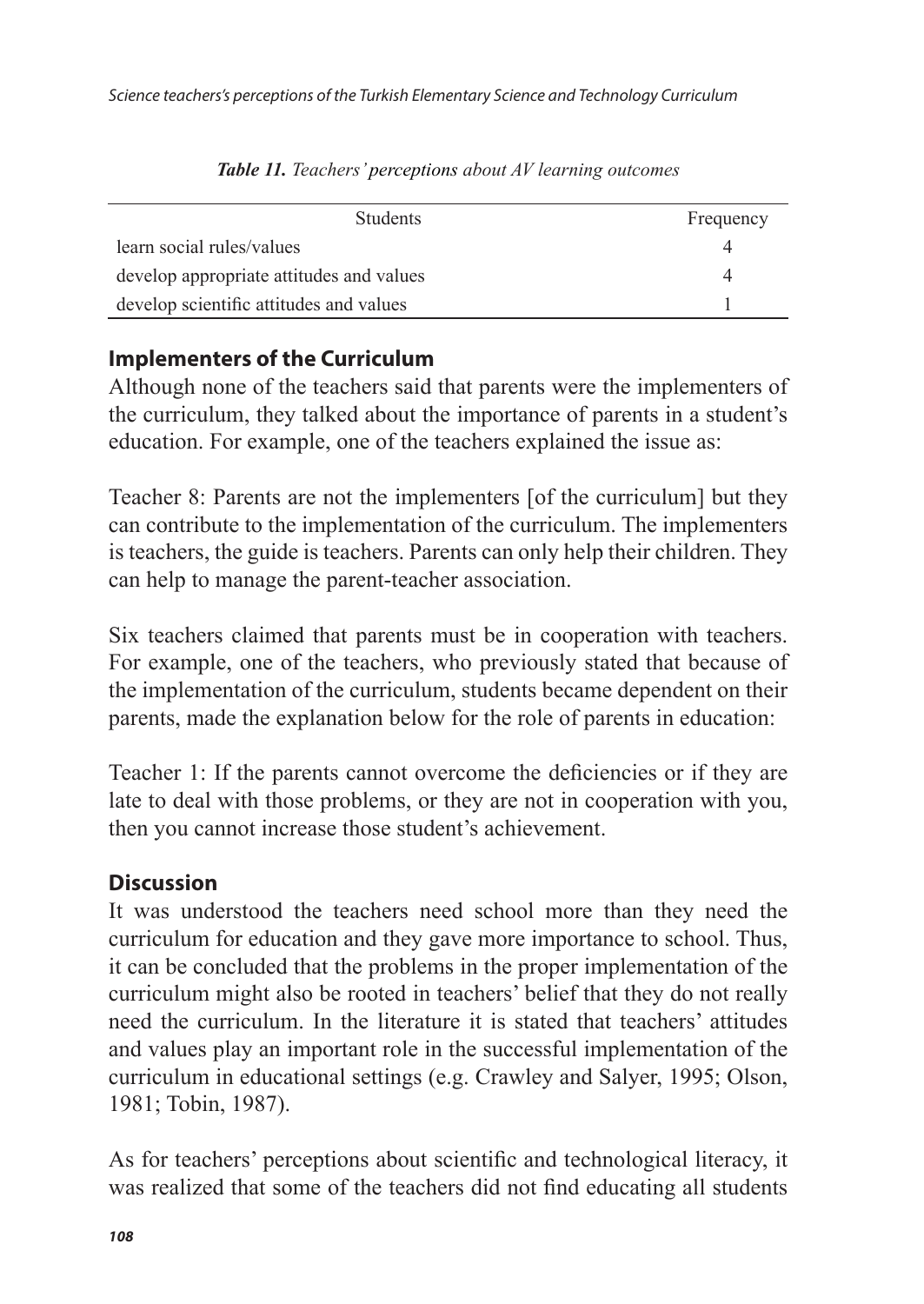as scientifically and technologically literate people as meaningful for all students. Furthermore, these teachers generally did not have the necessary terminological knowledge regarding scientific and technological literacy as they tried to define the term through associations instead of giving a proper definition. Among these associations were an ability, reading scientific articles, following scientific and technological improvements.

Moreover, teachers also perceived nature of science differently from what is stated in the curriculum. One of the most striking problems was related to characteristics of scientific laws and theories. They considered the scientific knowledge derived from laws as certain and stable and the scientific knowledge derived from theories as uncertain and unstable. Moreover, some of them even stated that some certain and stable knowledge was given in the curriculum as well, which means that they misinterpreted the nature of science approach in the curriculum. In a similar vein, Çakıroğlu and Köksal (2010: 206) stated that "science teachers had many naive understandings about the aspects of NOS" and they specifically emphasized that "[teachers] had the most extreme naive understandings regarding relationship between theory and law." Many teachers thought that there was a hierarchy between a theory and a law, whereby theories become laws with the accumulation of supporting evidence (Abd-El-Khalick, and BouJaoude, 1997; Lederman, 2007).

The teachers found the curriculum insufficient in representing these general aims of science and technology education. Moreover, some teachers have not internalized the some aims especially related with "students' career development," because they believed that those aims were not suitable for elementary level students. It can be concluded that the teachers had some difficulties in figuring out the importance of elementary education in students' future professional life and they missed out the emphasis on students as life-long learners. Dindar and Yangın (2007), in their study on  $4<sup>th</sup>$ and 5th grade level teachers, found that the teachers had a tendency towards the aims that include behaviorist approach. Moreover, teachers claimed that they had not been informed about the curriculum at a satisfactory level. Therefore, teachers could not understand and differentiate the aims presented in the curriculum.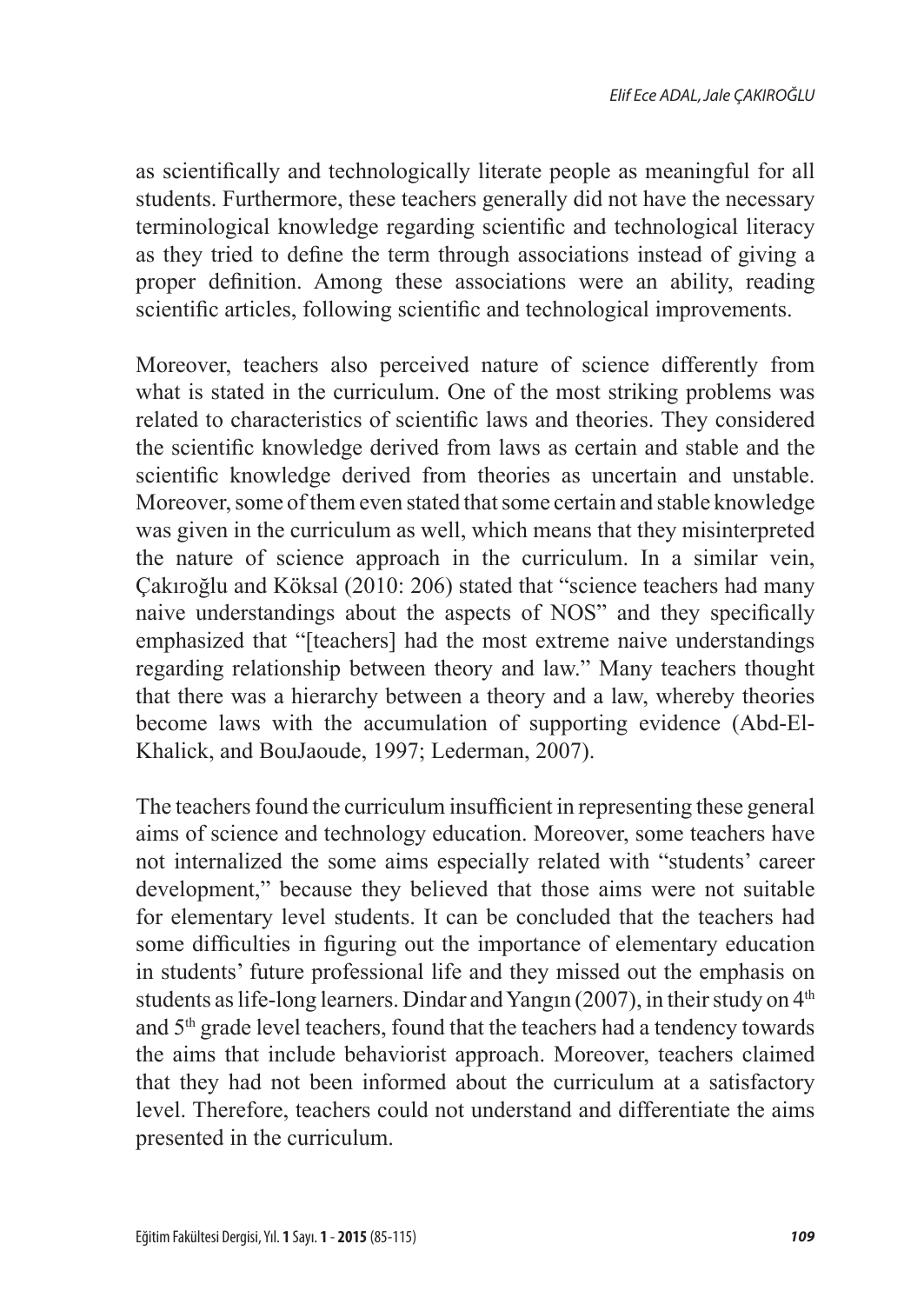The teachers generally adopted the principle of "little but essential knowledge;" however, they stated that this principle was not successfully highlighted in the curriculum. This opinion results from the fact that they perceived the aims of science and technology lesson different from the curriculum itself. Therefore, they missed out the emphasis made on this principle in the curriculum and thus they could not conduct their lessons in line with this principle. In the literature, it is seen that teachers faced some problems related with this principle during the implementation of the curriculum. For example, Boyacı (2010) stated that most of the teachers fully agreed with the idea that although in the curriculum the principle of "little but essential knowledge" is mentioned, the number of existing units and learning outcomes are quite high.

Although the teachers were aware of the dominance of the constructivist approach in the curriculum, when the fact that they talked about knowledge within a structure where knowledge is transferred from the teacher to the student was considered, it was seen that their understanding was quite far from constructivism. For example, some teachers believed that student-centered learning could take place through the presentation of the lesson by students. Moreover, even though the teachers stated that they allocated space to student-centered teaching strategies in their lessons, they implemented these strategies by putting the teacher at the center. It was clear that the teachers have not perceived constructivist approach correctly and as a result, they could not implement it properly. Similarly, Seker (2007) mentioned that teachers turned to old teaching strategies from time to time and they were not fully aware of the real philosophy and dimensions for implementation of the underlying constructivist theories of the curriculum. Penick (1995) stated that although curricula changes took place, the teaching habits of the teachers did not change and they continued to teach through traditional methods.

It seemed that most of the teachers could not understand the link between the alternative assessment and student-centered structure, showing that their competency in assessment was quite limited. Most of the teachers used assessment techniques to determine the students' mistakes related with the lesson. Moreover, they found alternative assessment techniques unnecessary and demanding and felt competent themselves in assessment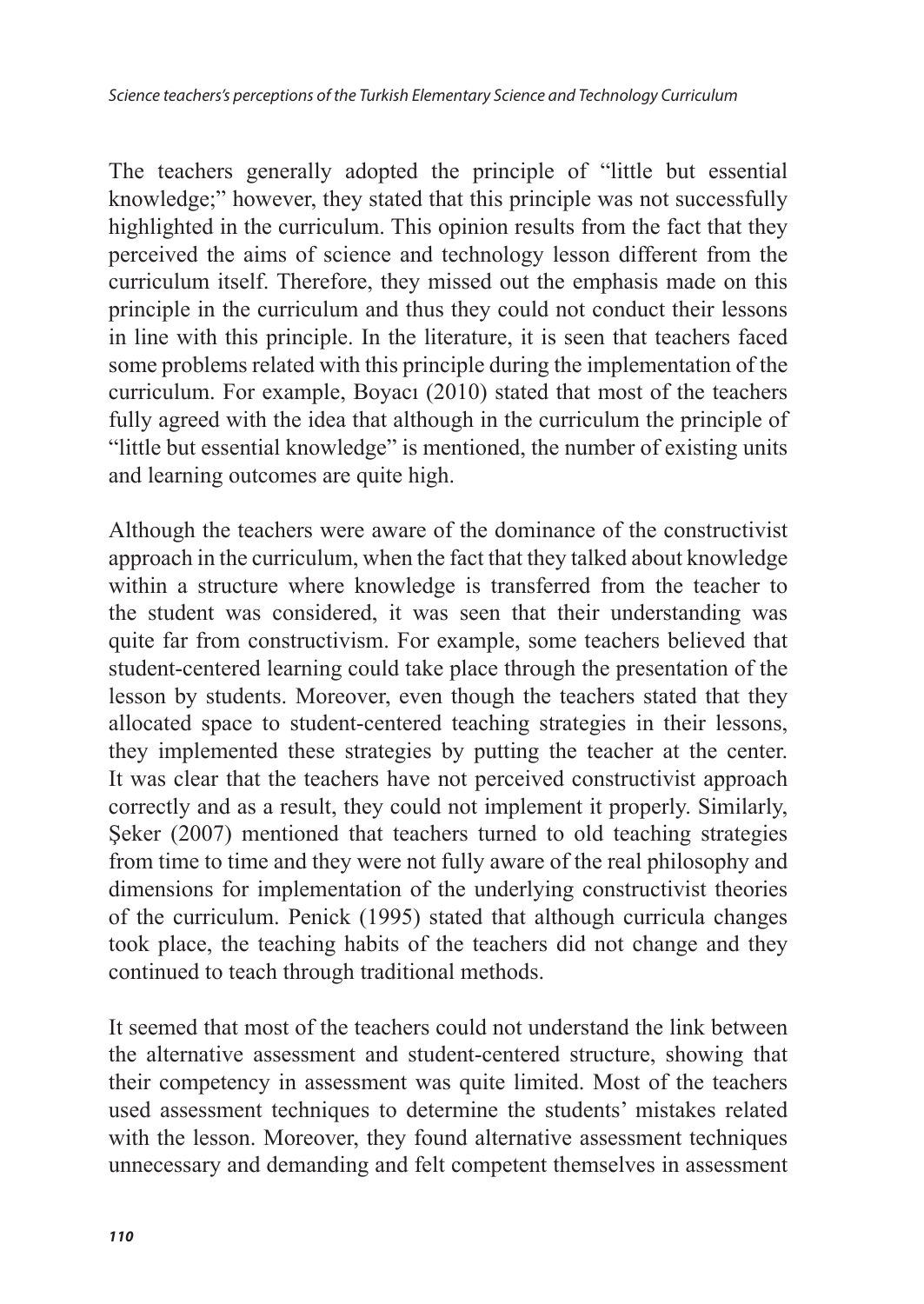just through question and answer. Similarly, in the literature, teachers' perceptions of alternative assessment are quite negative (e.g. Çengelci, 2008; Gökce, 2006; Özdemir, 2006; Şeker, 2007). For example, Kırıkkaya (2009) mentioned that the teachers used very few of the alternative assessment techniques and they had never practiced some of the alternative assessment types suggested in the curriculum such as structured grid and descriptive branched tree, self and peer assessment. She also indicated that the most important problem which the teachers faced while they were implementing assessment activities was spending too much time.

Moreover, the teachers have not internalized the content of 7 learning areas and the interrelationship among these learning areas at a satisfactory level. Even, they had difficulty in giving meaning to STSE and AV learning areas. However, the teachers were in an effort only to put into practice the learning outcomes in the learning outcomes tables especially to the ones concerning science content area rather than dealing with the curriculum as a whole. Furthermore, the teachers looked at the curriculum almost only to review the learning outcomes of that day and to understand the flow of the lesson. In other words, it seemed that they perceived the curriculum rather as 'a TV guide' showing the stream of the lesson and did not feel the need to examine it closely. In the literature, it is stated that teachers achieve the learning outcomes regarding 7 learning areas in the curriculum, but they do not have sufficient knowledge regarding SPS and AV learning areas. Bulut and Gömleksiz (2007) studied the effectiveness of the elementary science and technology curriculum in implementation and found that teachers achieved the learning outcomes in the curriculum at a high level. As for implementers of the curriculum*,* this study showed that although the teachers did not consider parents as one of the implementers of the curriculum, they thought that in order for the curriculum to be implemented in a proper way, parents have some certain responsibilities. Altun and Ercan (2005) stated that parents' attitudes concerning education and their openness to change in education had an important role in the effective implementation of the curriculum. On the other hand, in the present study, some of the teachers satirized the curriculum for being "parent-centered" instead of student-centered by making references to this increasing burden on parents.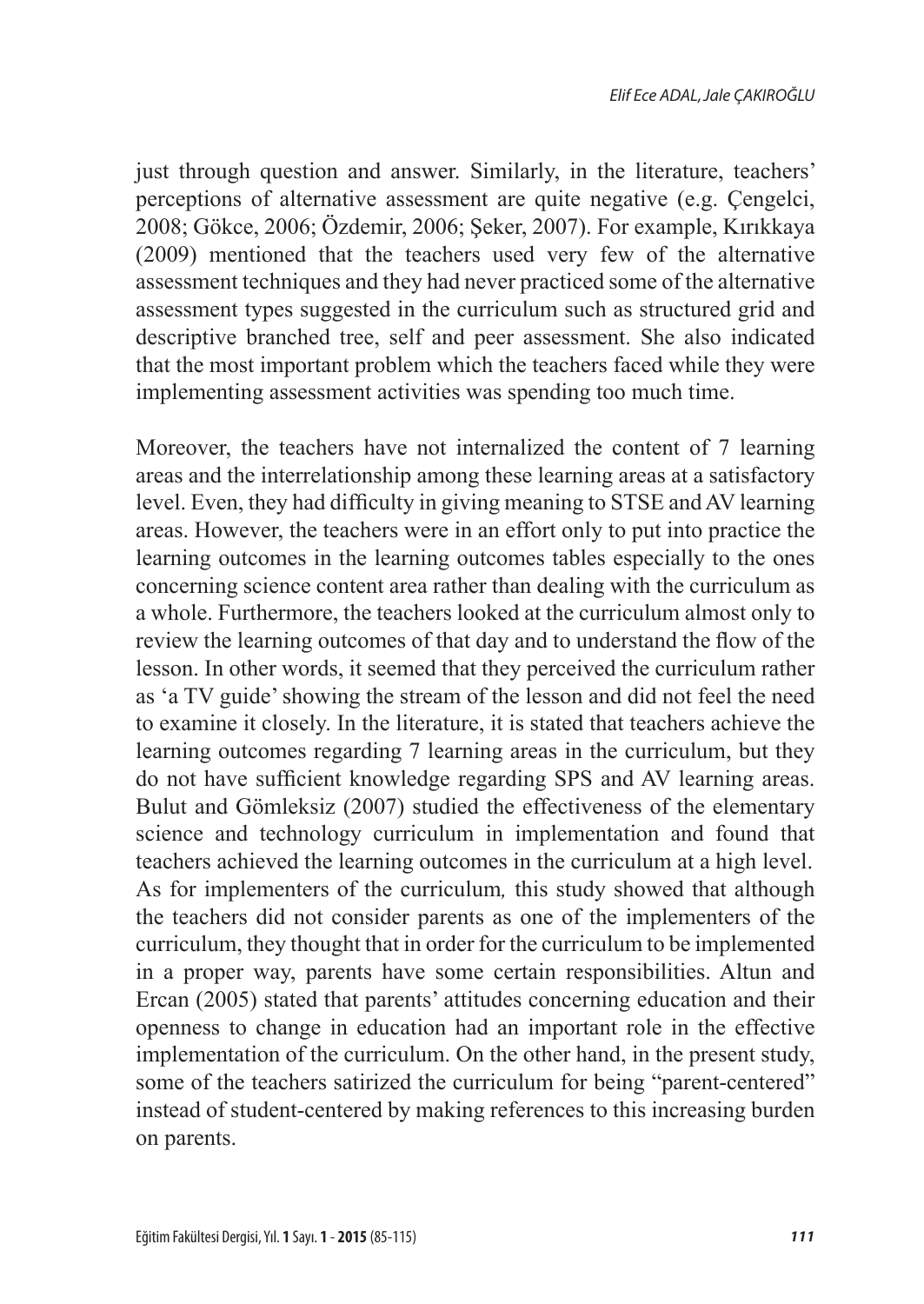# **Conclusion**

Although the teachers spent an effort to implement the curriculum, since they did not examine the curriculum closely and did not perceive the curriculum as a whole with its educational philosophy, their efforts went in vain. The only real novelty that the curriculum is able to incorporate into the classroom environment was that learning activities are given more time in the class than they were in the past. Still, it was seen that the aim of educating students as scientifically and technologically literate people was not taken into consideration and student were not put at the center during these activities.

In the light of this study, it can be suggested that in in-service training of teachers, more attention should be given to the unity of the curriculum and more time to introduction of the foundations of the curriculum such as its philosophy, vision and general aims. In the process of educating preservice teachers, more importance should be given to the subjects about philosophy of education and educational approaches. By this way, the implementation of the curriculum can be more sufficient and adaptation level of the curriculum can be improved. Furthermore, internet-based interactive activities should be prepared to revise and refresh teachers' knowledge regarding the curriculum and should be served to all teachers. By this way, thousands of teachers will probably be adapted to the novelties more quickly.

As for curriculum developers, they should take into consideration much more the insufficiencies and they should give more space in the curriculum to learning activities applicable to crowded classes. By this way, until physical facilities of all schools have been improved, effectiveness of the curriculum will increase in a short period of time.

To put forth the problems concerning the implementation of the curriculum in a more intensive way, more qualitative studies in international area should be carried out and these qualitative studies should be varied in terms of their methodology and scope. Since 2013, a new science curriculum have been implemented in Turkey. A similar study, which will be more powerful with the same methodology, can be conducted on the 2013 science curriculum in order to establish a better linkage between teacher perception and curriculum itself.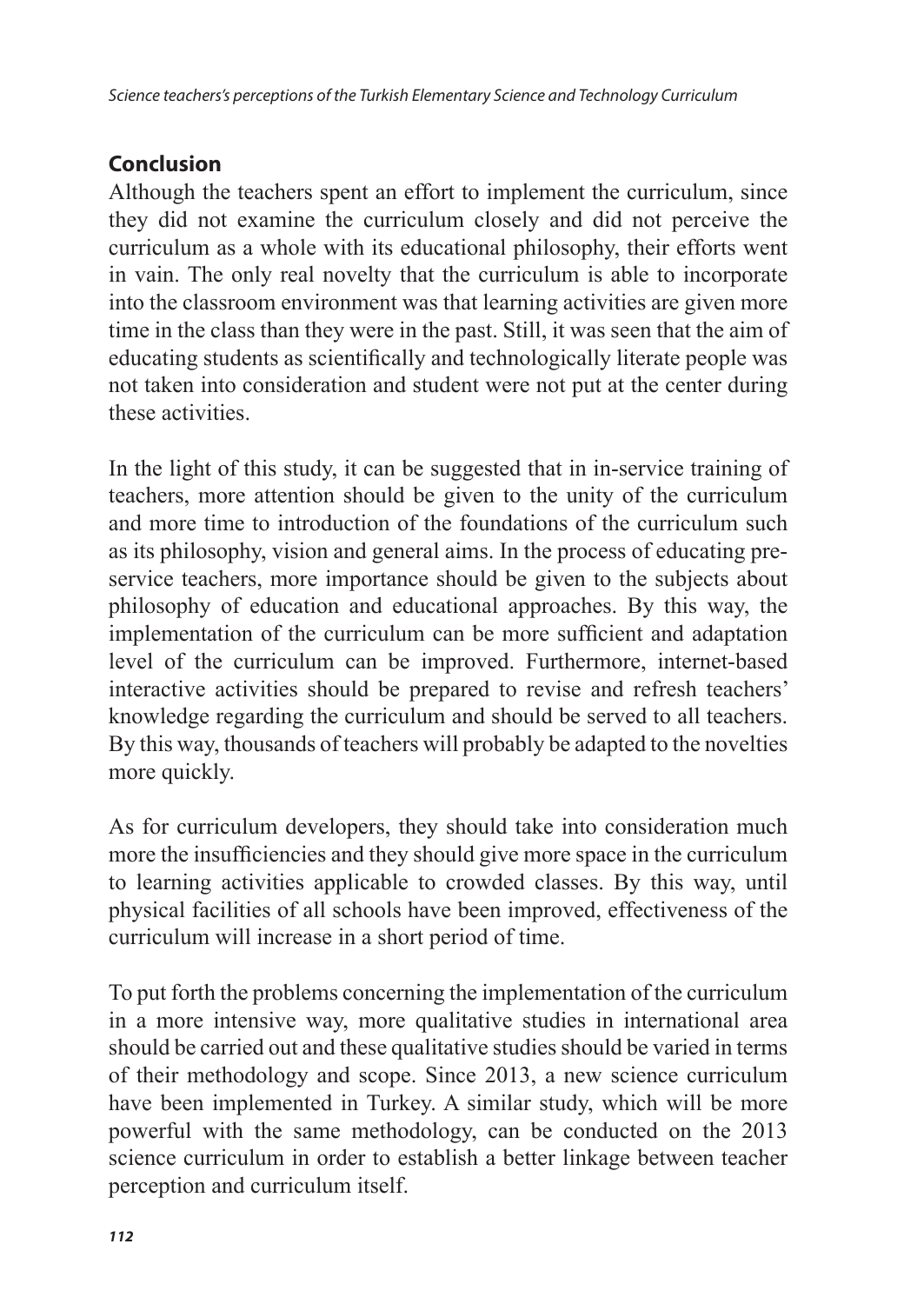# **REFERENCES**

Abd-El-Khalick, F., and BouJaoude, S. (1997). An exploratory study of the knowledge base for science teaching. *Journal of Research in Science Teaching*, *34*, 673-699.

Altun, S.A., and Ercan, F. (2005). İlköğretim fen ve teknoloji dersi 4. ve 5. sınıflar öğretim programına ilişkin öğretmen görüşleri. *Eğitimde yansımalar*: *VIII yeniilköğretim programlarını değerlendirme sempozyumu bildiriler kitabı* (311-319). Ankara: Sim Matbaası.

Aydın, Ö. (2007). *İlköğretim 4 ve 5. snıf fen ve teknoloji dersi öğretim programına ilişkin öğretmen görüşleri*. Unpublished master's thesis, Eskisehir Osmangazi Üniversitesi.

Barak, M., and Shakhman, L. (2008). Reform-based science teaching: teachers' instructional practices and conceptions. *Eurasia Journal of Mathematics, Science and Technology Education*, *4*(1), 11-20.

Battal, C. F. (2008). *Yapılandırmacı yaklaşıma dayalı fen ve teknoloji programının uygulanmasına ilişkin öğretmen görüşlerinin incelenmesi*. Unpublished master's thesis, Selçuk Üniversitesi.

BouJaoude, S. (2002). Balance of scientific literacy themes in science curricula: the case of Lebanon*. International Journal of Science Education, 24*(2), 139-156.

Boyacı, K. (2010). *2005 İlköğretim 6. 7. ve 8. sınıf fen ve teknoloji öğretim programı, programın uygulamasında yaşanan sorunlar ve çözüm önerilerine ilişkin öğretmen görüşleri*. Unpublished master's thesis, Çukurova Üniversitesi.

Bulut, İ., and Gömleksiz, M. N. (2007). Yeni fen ve teknoloji dersi öğretim programının uygulamadaki etkililiğinin değerlendirilmesi. *Hacettepe Üniversitesi Eğitim Fakültesi Dergisi*, *32*, 76-88.

Crawley, F. E., and Salyer, B. (1995). Origins of life science teachers' beliefs underlying curriculum reform in Texas. *Science Education*, *79*, 611-635.

Çakıroğlu, J. and Köksal M. S. (2010). Examining science teacher's understandings of the NOS aspects through the use of knowledge test and